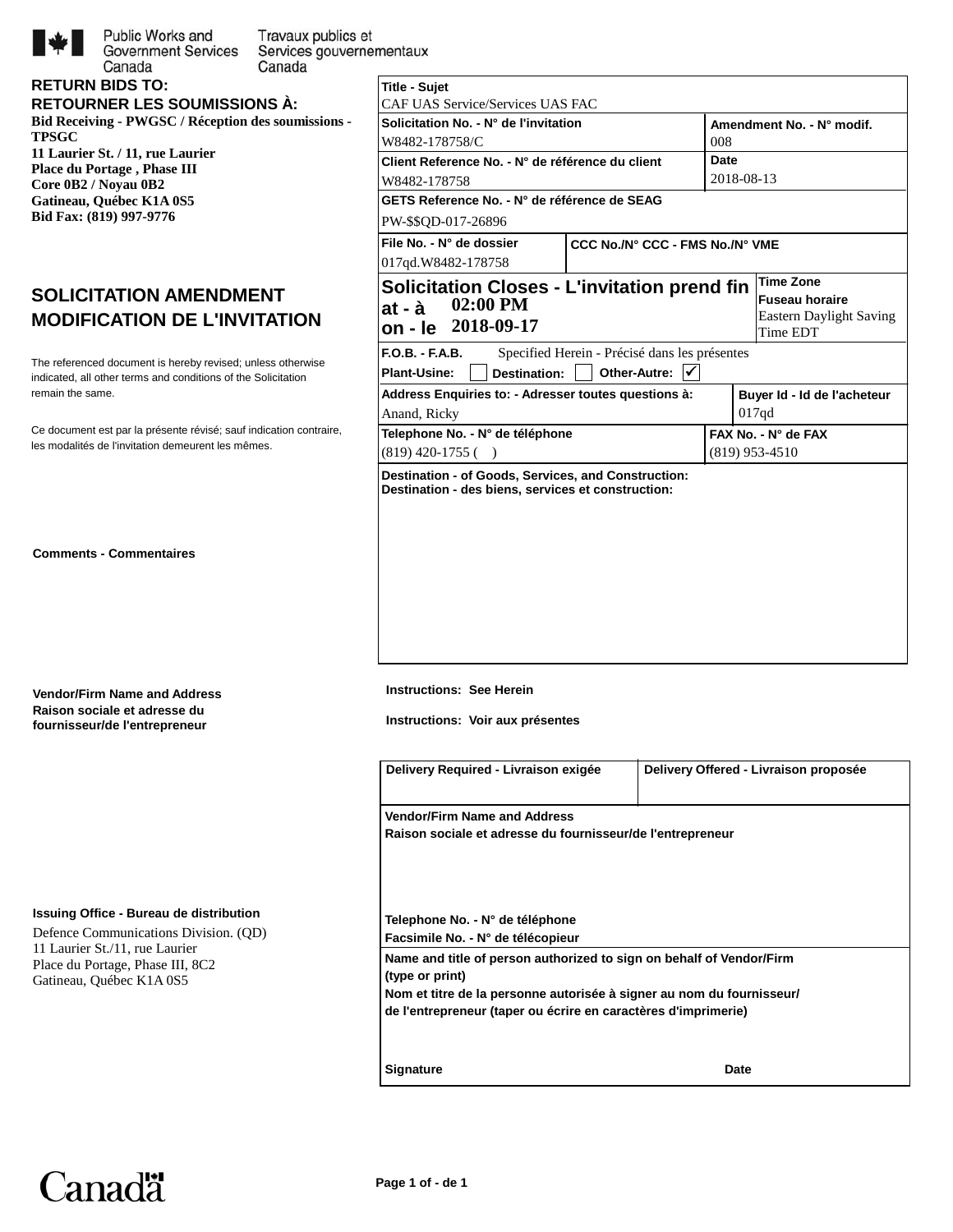# **Notice: Mr. Ricky Anand, the Contracting Authority for this RFP will be on vacation from 20th to 31st August 2018. In his absence, please send questions to Mr. Danish Hussain at Danish.Hussain@pwgsc.gc.ca with a copy marked to the Contracting Authority. His telephone number is 819-420-4093.**

**\_\_\_\_\_\_\_\_\_\_\_\_\_\_\_\_\_\_\_\_\_\_\_\_\_\_\_\_\_\_\_\_\_\_\_\_\_\_\_\_\_\_\_\_\_\_\_\_\_\_\_\_\_\_\_\_\_\_\_\_\_\_\_\_\_\_\_\_\_\_\_\_\_\_\_\_\_\_\_\_\_\_\_\_** 

### **The purpose of this amendment is to:**

- 1. Modify RFP Terms and Conditions Part 3.
- 2. Modify Appendix B4 Contractor's Personnel Accompanying CAF on Missions.
- 3. Modify Annex G Technical Bid Evaluation Criteria.
- 4. Provide answers to Bidders' questions.

#### **The following shall form part of the RFP:**

1. **Under RFP Terms and Conditions, Article 4.12 of Part 3 – Bid Preparation Instructions** 

**Delete** in its entirety.

**Insert t**he following wording in lieu:

Bidders must submit unit prices for UAS Operator Training Courses for the Firm and Optional Periods of the contact. There will be two Operator Training Courses required per year during the Firm period of the contract. Courses for the Optional Periods may be exercised upon an "as and when" requested basis.

### 2. **In Appendix B4, Under Paragraph 1.3.1**

**Delete** in its entirety.

**Insert** the following wording in lieu:

Contractor personnel – employees of the Contractor or employees of a sub-Contractor to the Contractor. These personnel may be Canadian Citizens or permanent residents of Canada.

### 3. **In Annex G, Under Appendix G2 – AW-M1, AW-M2**

**And** 

**In Annex G, Under Appendix G5 - AW-R1 and AW-R2**

# **Delete**

"other than Canada" from the current wording.

### **All other terms and conditions of the RFP remain unchanged.**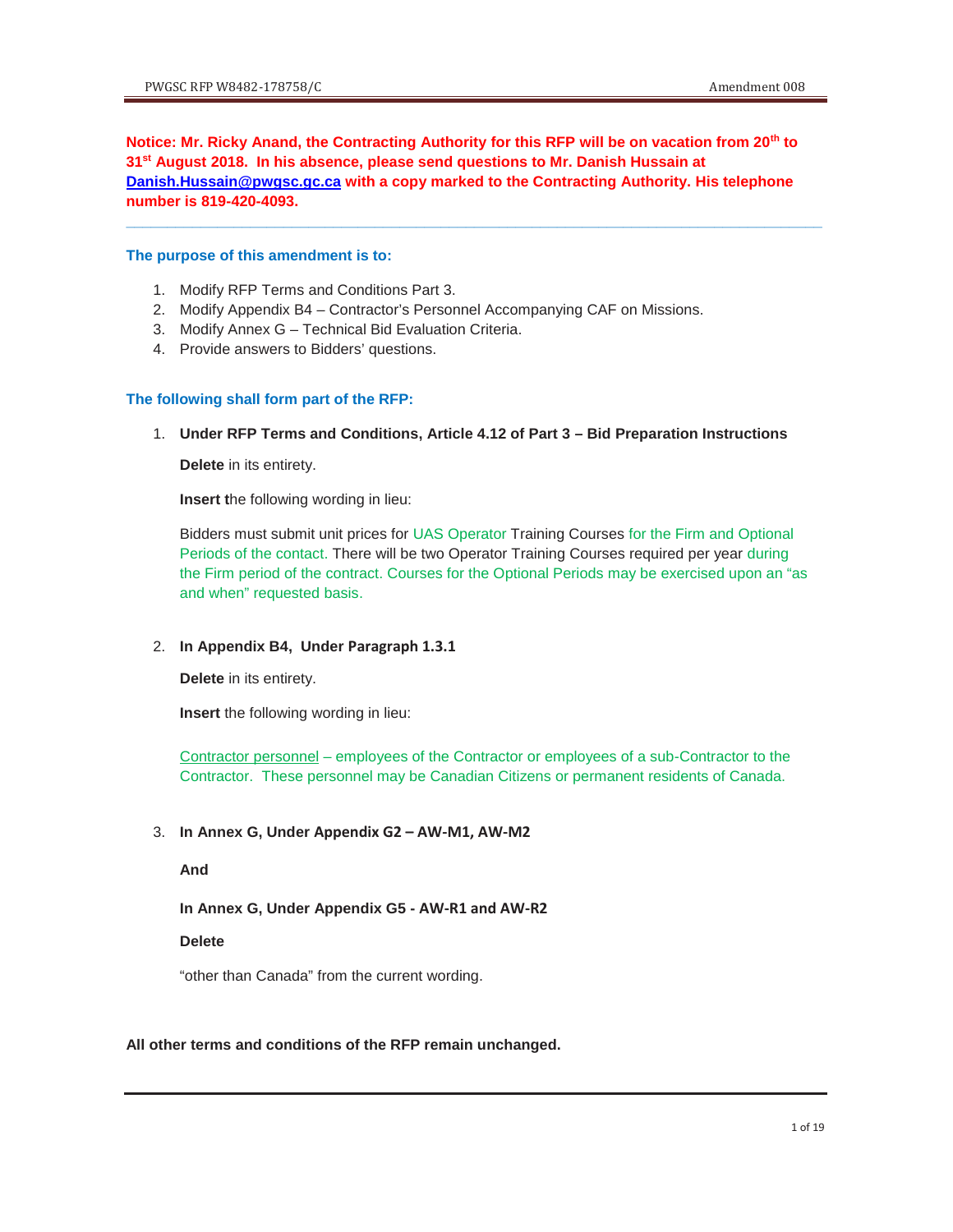# **Bidders' Questions Received as of July 10th 2018.**

- Q1. Appendix B2, AW-001, AW-012, AW003 and AW-005: The schedule for first submission disagrees with requirements listed in Annex G, Appendix G2 which specifies draft versions are to be submitted with the bid. As a result please confirm that should drafts be required with the bid that these can be in contractors existing format and not necessarily covering all of the requirements of the DID's. It is further noted that according to Appendix B2, only DID AW-001 is required soon after contract award, the others not being required until 4 or 5 MACA.
- A1. Contractors format is acceptable for draft, however the draft version provided with bid, needs to address all requirements of the DID. You are correct, and your note reflects the CDRL in its current form.
- Q2. Annex G, SOW-R1: The description includes a reference to "prime contractor". According to RFP Part 4, 1.4 "Proven Experience" is not limited to prime contractor but includes the experience from the Bidder or from any other members of Bidder's Team. Bidder's Team includes its subcontractors identified in the technical bid and may also include, the parent, subsidiaries or other affiliates of the Bidder. In order to remove confusion, please remove the reference to prime contractor in SOW-R1 and replace with a reference to Part 4, Article 1.4 of the RFP. It should also be noted that at the time of the bid there can be no prime contractor as no contract has been awarded.
- A2. In Annex G, Appendix G4, item R1, the description includes a reference to "prime contractor". As this is for proven experience, Bidders are to provide example(s) of having experience of being the prime contractor in the management of successfully fielded aeronautical equipment of similar or greater complexity to the scope of work as detailed in the SOW and SPS. RFP, Part 4 - Para 1.4 is a definition that describes those entities that can be considered as being part of the Bidder's Team. The specific evaluation criteria is to identify if the experience to be provided in the bid is to be from the Bidder or Bidder's Team. This is also indicated in RFP Part 3 - Para 3.3 on how Bidders are to provide Proof of Compliance.

# Q3. **Reference Annex I, 4.1.1**

 For the Direct work evaluation, can you please confirm that the bidder is scored on Commitments *exceeding* 40%, i.e. if a bidder makes a Total Commitment of 42%, they will be scored on a Commitment of 2%?

A3. That is correct. To earn Value proposition points for the Direct Pillar Bidder's commitment will only be scored over the 40% minimum mandatory direct requirement.

#### Q4. **Reference Annex D - Basis of Payment, Proposal Price Calculation**

The basis of payment table for "Installation, Pre-Deployment and Post-Deployment work" has cells to be completed for six rows of Assignment type for all three initial years which totals the equivalent of eighteen assignments. Is this correct?

A4. No, six rows are for Six Firm Assignments and Six Optional Assignments but there are three different types of Assignments identified in each period of the contract, i.e. Initial period and the Option Periods. Since Canada will only be able to confirm the stream and type of the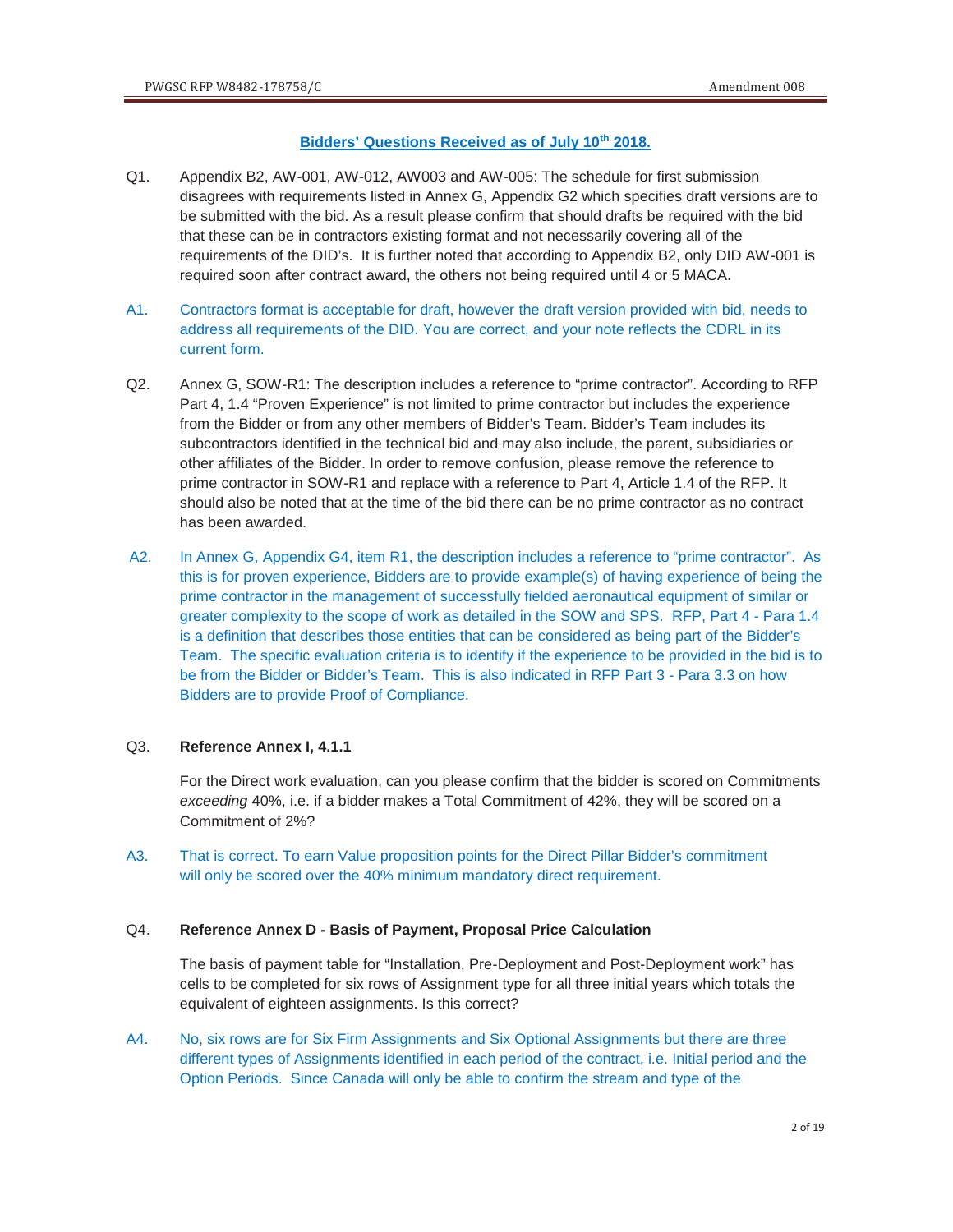Assignments after the contract award, specifically when the Task Authorization will be issued, Firm Prices for three types of Assignments are being sought from bidders such that applicable proposed price may be utilized at the time of task authorization.

#### **Bidders' Questions Received as of July 16th 2018**

**\_\_\_\_\_\_\_\_\_\_\_\_\_\_\_\_\_\_\_\_\_\_\_\_\_\_\_\_\_\_\_\_\_\_\_\_\_\_\_\_\_\_\_\_\_\_\_\_\_\_\_\_\_\_\_\_\_\_\_\_\_\_\_\_\_\_\_\_\_\_\_\_\_\_\_\_** 

### Q5. **Reference Annex C - SPS Paragraph 7.1 - 7.6**

 Do we need to have sufficient payload equipment to support 3 concurrent assignments for each and every payload (AIS, SAR, SIP, LTD, COMINT, Comms Relay, Rover datalink.)?

A5. As stated in the SOW at para 4.1.5, The Contractor must be able to support three (3) concurrent Assignments at any given time. Also at 4.1.2, the CAF UAS Services must be delivered using an UAS as specified in Annex C – System Performance Specification (SPS). Therefore, yes, there is a requirement to support three (3) concurrent assignments, which would require 3 UAS.

### Q6. **Reference Annex C - SPS Paragraph 2.9**

 If we are proposing a heavy fuel UA, do all our UAs have to be heavy fuel from the outset for each and every Assignment for the duration of the contract?

A6. If a bidder is proposing a heavy fuel UA, then the bidder must provide the same solution for all Assignments.

# Q7. **Reference Annex C - SPS Paragraph 2.10**

 Can we propose a mixed fleet (different types) of UAs? If so, would all the UAs need to comply with all the mandatory requirements?

A7. Canada requires one type of UAS which meets all mandatory requirements. However, bidders may submit two separate bids with two different types of UASs.

#### Q8 **Reference Annex D - Basis of Payment, Proposal Price Calculation Reference**

Further to your response A4 in response to Question 4, can you please confirm that, for the purposes of evaluation, the Total Proposal Price will be for the total of 18 assignments? (If so, it may make it difficult for bidders to amortise costs over the number of assignments - as the number of assignments will differ for evaluation purposes compared with number of assignments that will actually be contracted.)

A8. In Assignment Phases Work worksheet, Bidders must provide prices for the firm period of the contract (2019 to 2021) and for all Firm and Optional Assignments as listed. The prices for all Assignments are necessary for the purpose of financial bid evaluation.

 The totals pertaining to all Assignments will be collected under Column F, which will then be brought forward into Column C of the Total Proposal Price worksheet to determine the Total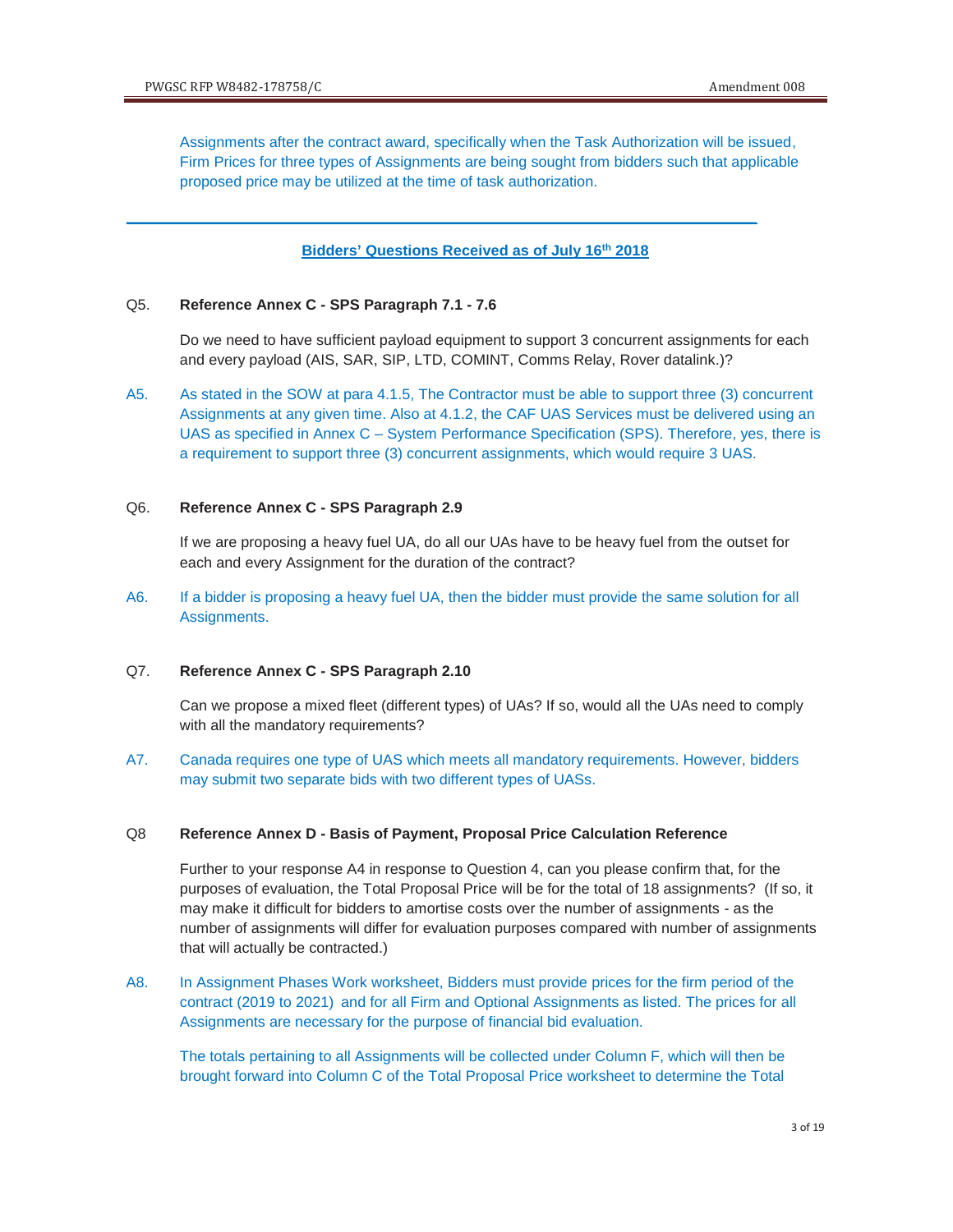Proposal Price. This is essential because all mandatory pricing information required by Annex D must be evaluated, and it must be evaluated objectively to determine the Total Proposal Price.

#### Q9. **Reference Annex C - SPS - Para 13.13:**

- a. Requirement stipulates that the solutions "should use a STANAG 7085 compliant data link". Since this requirement does not explicitly call for the inclusion of such a link, can we expect that the data link itself will be provided as GFE?
- A9a. As part of the UAS, a data link is required to be supplied by the Contractor.
- b. It is our understanding that the three variants of STANAG 7085 Tactical Control Datalinks (TCDL), each from Harris, L3 and Cubic, are not fully interoperable between those variants. Can DND identify which variant of 7085 will be required to be integrated?
- A9b. Bidders are free to choose whichever data link they prefer as long as it meets the mandatory requirements in the RFP.
- c. Does "use" imply 100% implementation of the STANAG 7085 standard or is there a core sub-set of functionality that is required by DND?
- A9c. There is no core sub-set of functionality that is required.

#### Q10**. Reference Annex C - SPS Para 4.3.5**

The UAS must operate in precipitation of up to 1.4 mm per minute." We believe this should read 1.4mm per HOUR, not minute. Please confirm.

A10. The requirement is correct and remains unchanged at 1.4mm per minute.

# Q11**. Reference RFP Terms and Conditions, Part 4, 4.5 Technical Bid Evaluation - Rated Requirements (Page 21)**

Should this read 'Mandatory' rather than 'Rated' Technical Criteria? Please clarify.

A11. The Phased Bid Compliance Process shall apply to Mandatory and Rated Requirements as noted in paragraph 3.5 and 4.5 of Part 4.

### Q12. **Reference RFP Part 7A, Article 7.1 – Supplemental General Conditions 4007:**

 We believe there is a fundamental inconsistency in the RFP concerning Intellectual Property (IP) and the ability to use this IP to generate export sales as required by the ITBs terms and conditions. It is noted that the RFP deals with a service, not an acquisition of equipment. Therefore we request that you restrict application of the IP terms in 4007 to apply only to that involving the IP (copyright) flowing from the data and information collected as a result of performing the service.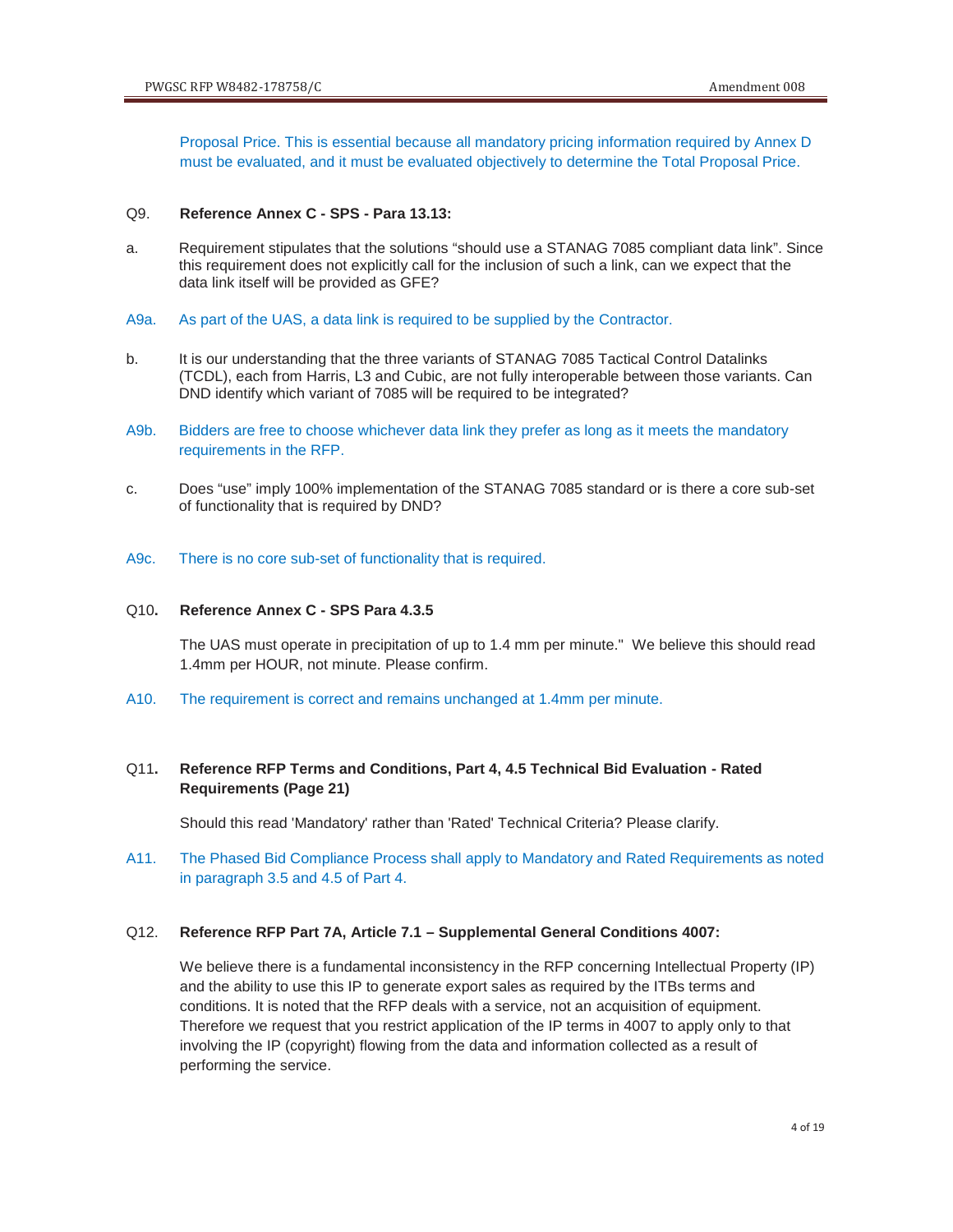A12. **Reference: Supplemental General Conditions 4007 - Canada to Own Intellectual Property Rights in Foreground Information**. Foreground Information means all Intellectual Property first conceived, developed, produced or reduced to practice as part of the Work. Work means all the activities, services, goods, equipment, matters and things required to be done, delivered or performed by the Contractor under the Contract.

 Under this contract, the above noted conditions shall apply to the IP right in Foreground Information and shall not apply to any acquisition of equipment. It should be noted that it is mainly a Services contract, and no equipment will be bought under this contract. Therefore the ISTAR data produced as part of the Work under this contract shall belong to Canada. Supplemental General Conditions 4007 shall not apply to any IP Rights in any Background information and thus its application is restricted to only Foreground Information automatically.

 Further, the intent of generating export sales as required by the ITB/VP Terms and Conditions pertain to the Background information and these conditions do not apply to the Foreground Information that will be produced under any resulting contract. There is no intention to limit the contractor's ability to export.

### Q13. **Reference Annex H, Article 6.2**

 The RFP requires submission of an export strategy. One requirement for this is ownership/access to the Intellectual Property rights. Herein there is a conflict with Canada's rights in 4007. Please see related question below.

A13. The requirement of the Export Strategy pertains to the Background Information that the Contractor must have ownership/access to generate export markets as required by the ITBs terms and conditions. It should be noted that Supplemental General Conditions 4007 have been incorporated for the IP Rights in the Foreground Information only.

### Q14. **Reference Annex H, Para 6.2.1**

 The RFP requires bidders to make commitments or identify anticipated transactions for export sales. It must be noted that the firm contract period is only three years. We are concerned that this requirement may favour certain bidders. It is unfair to ask bidders to commit to successfully making export sales for two reasons:

- 1) It takes time to market and qualify opportunities; and
- 2) It is beyond the control of bidders whether a customer will buy the bidders service/equipment. We respectfully request that should export remain a rated requirement that the rating be based on the quality of the bidders export plan.

This has been the method used on other RFP's. Alternatively we request removal of the rating on export and re-allocate the point scoring to Direct and Supplier Development.

A14. Bidders should note that this is not a Mandatory but a Rated Requirement. While it is possible that some bidders may be in a better position than others to identify export opportunities early that meet all eligibility requirements under the ITB Policy, including causality, it should be noted that all potential bidders will need to balance the risks identified above in making contractual commitments to Canada.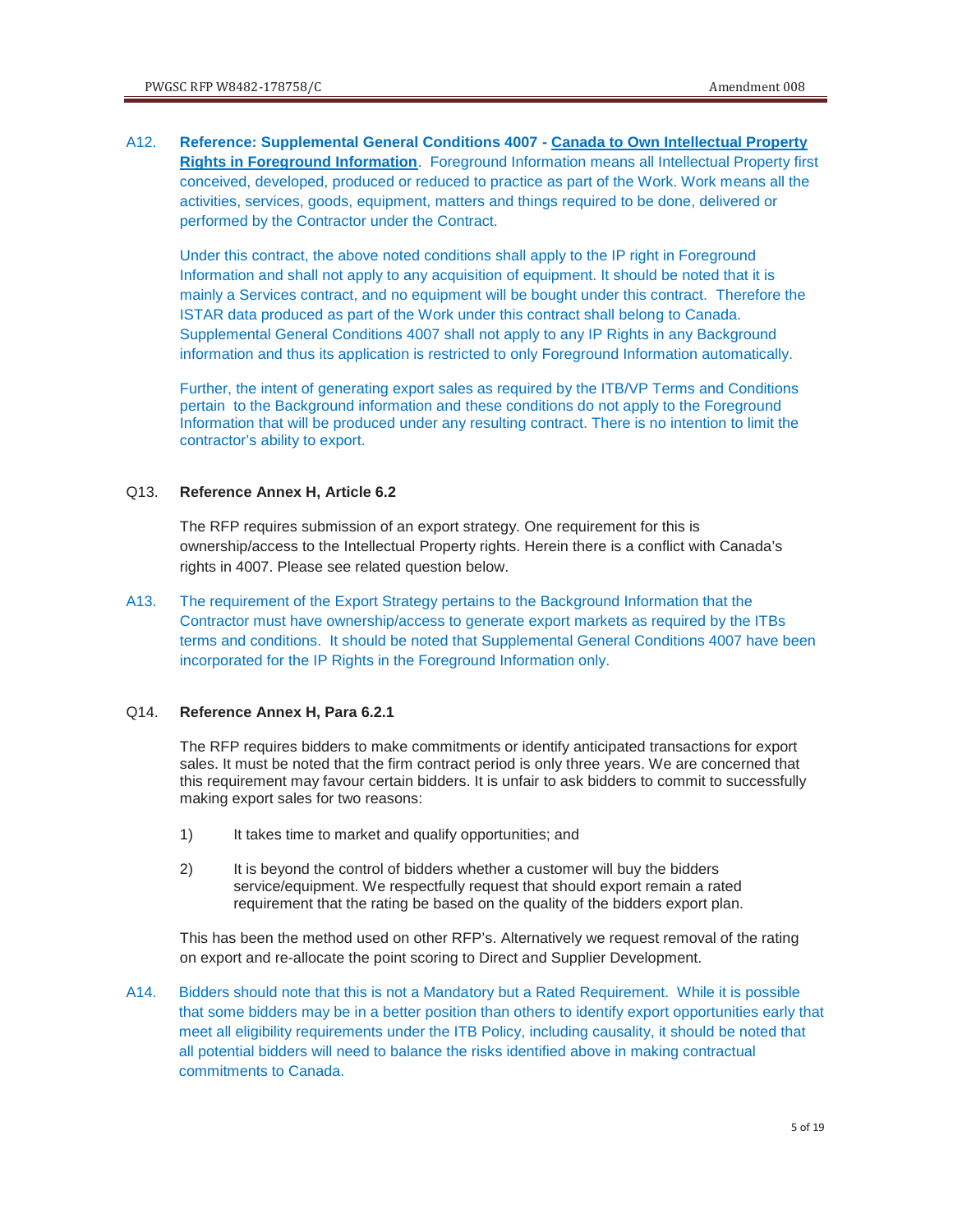### Q15. **Reference: Annex I, Para 4.1.1**

 Please clarify what is included in Bidders Commitment, which is the nominator in the formula. For example, if the commitment is 50% (specified in dollars), for the purpose of the formula, is the nominator 10% or 50% (i.e. does the nominator include or not include the minimum 40%)?

### A15. If the Bidder is successful, they will be held to the total commitments included in their bid.

To earn Value Proposition (VP) points, the bidder will be scored against their commitments above any minimum mandatory requirements.

For example if the Bidder's Direct commitment is 50%, they will have met the minimum mandatory requirement of 40%, and the remaining 10% will be used to score their VP Direct commitment. Therefore, for the purpose of the formula the nominator will be 10%.

The formula in Annex I: Bidder instructions will be adjusted to clearly show how it will be calculated and it will be included in the next amendment.

# Q16. **Reference: Part 7B ITB Terms and Conditions, 1.1.1 and 3.1.2**

With reference to the Achievement Period, Effective Date of Contract and IF Transaction obligations: With a firm contract of only 3 years, the current Achievement Period of 5 years (e.g. 3 year contract + 2 years after final payment) would give a Bidder insufficient time to meet the ITB obligations and recognise the benefits of an IF Transaction which has to have a minimum duration of 5 years as described in 7.3.4.1. We request the duration of an IF Transaction to be reduced to a minimum of 3 years.

A16. The objective of an Investment Framework transactions is to foster long lasting partnerships between Prime contractors and SMEs, which typically requires time to develop in accordance with the timelines for credit award associated to this type of investment.

 The current structure encourages bidders to make investments early to meet the minimum 5 year investments. However, should an IF investments be made after contract award the bidder, once the full obligation is achieved and the contract is closed, may have the opportunity to bank overachievements from IF transactions for use on future projects.

### Q17. **Reference: Part 7B ITB Terms and Conditions, 1.1.32**

The definition of Tier One Suppliers is focussed on companies providing/maintaining equipment, without explicit consideration of companies who provide other services. Can you please clarify whether Tier One Suppliers includes companies who perform major elements of services for the Contractor (e.g. operate the UAS, deliver training, support services etc.) and procured under this Contract?

# A17. Tier One suppliers includes companies that perform any type of work, including services directly related to the procurement.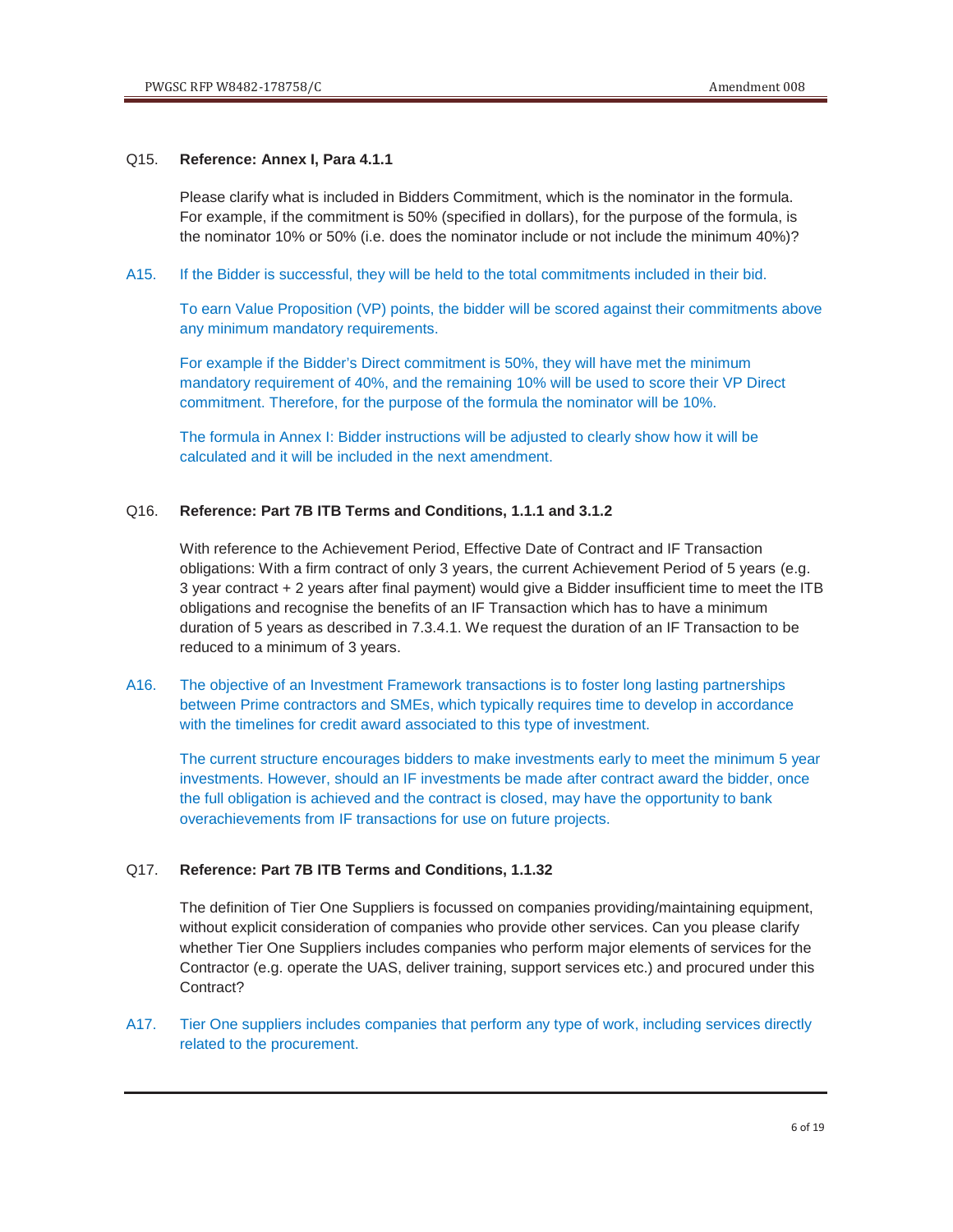### **Questions Received as of 19th July 2018**

#### Q18. **Reference Annex C, 2.11**

 Please confirm that according to Appendix B5, Para 1.11, should we wish to propose a UAS that will not operate on heavy fuel that we should include the cost of fuel in our proposal?

### A18. Yes, if the proposed UAS does not operate on NATO F76 or NATO F44, the cost of fuel must be included.

### Q19. **Reference Annex C, 92:**

Please clarify what is meant by "separate stand-alone-operator deployable system"? Could this for example mean a laptop computer provided as GFE or by the Contractor?

A19. The requirement cannot be clarified any further, with the exception that the training simulator must be provided by the contractor, none of it is Government Furnished Equipment.

### Q20. **Reference Annex D, Hourly Flight Rates table**

Please clarify the meaning in the heading in Column B "Twelve Assignments" in the Hourly Flight Rates worksheet since the sum for item 1 only assumes 6 assignments and item 2 refers to extended time during an assignment?

A20. Twelve Assignments signify six Firm and six Optional Assignments, however, to eliminate confusion, the name of the heading in Column B is changed to Firm and Optional Assignments. Proposed Rates will be applicable for the Firm and Optional Assignments during the initial period of the resulting contract and the Optional Period of the resulting contract. Rates of the Optional Flight Hours will be applied during an extension of an Assignment, if applicable.

#### Q21. **Reference Annex B, Article 10:**

 It is noted that Annex D, does not include any field for the bidder to propose their mark-up percentage on laid down cost for material or subcontracts. It is noted that the term "markup" is included in Annex D, Item 01, 1.3 while Item 10 provides information about labour only. Since AWR's may include material and services that do not only consist of labour will a field for markup be added to Annex D or will this be negotiated for each and every AWR?

 Please provide an estimate for the percentage of assignments that are anticipated to be land based?

A21. Correct, Mark-up will be negotiated with the Contractor after the contract award which will be applicable for the term of the contract.

 This information is not known at this stage and therefore cannot be provided to bidders. Canada will only be able to provide this information at the time Assignments will be authorized. In order for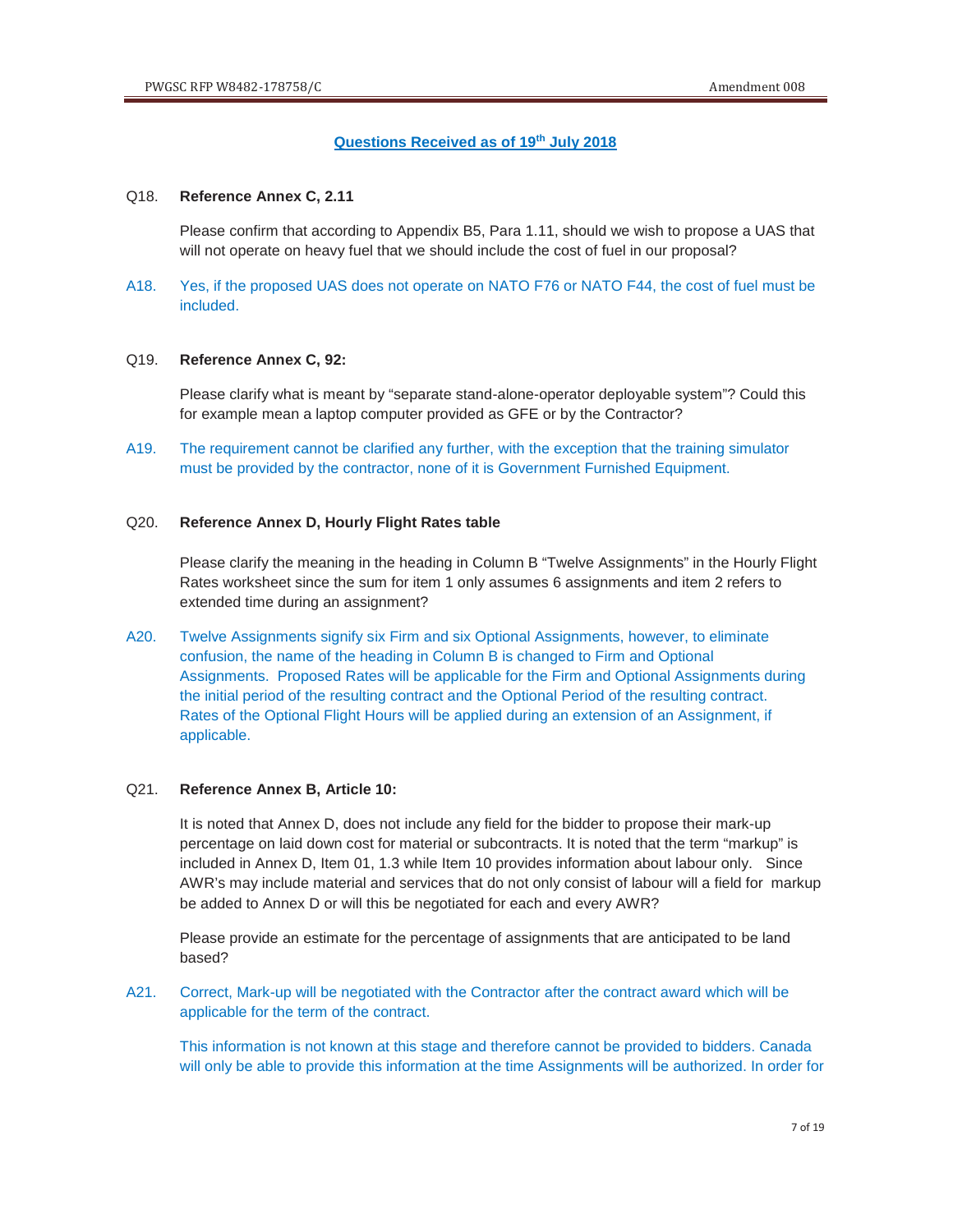Canada to reserve complete flexibility in choosing the stream and type of Assignments, this information could not be included in the RFP.

#### Q22. **Reference Annex B – Statement of Work, Under Sub-paragraph 3.2.2.5**

Please can you provide STANAG 4370, Environmental Testing?

A22. STANAGs are not DND managed documents. It is the responsibility of the bidders to obtain them as they are normally available in the public domain.

# **Questions Received as of 23rd July 2018**

# Q23. **Reference Annex C – SPS Para 4.3.5: "The UAS must operate in precipitation of up to 1.4 mm per minute."**

 We believe this should read 1.4mm per HOUR or a lower per minute numerical value as 1.4mm per minute of rain would equate to a UAS system being operated in violent rain rates when extrapolated over the course of an hour, as classified by most meteorological institutions, for an undetermined period of time. Additionally, other severe meteorological conditions normally accompany these rainfall rates (wind, intense up/down drafts, lightening, etc.) that no small UAS can reasonably be expected to survive. This requirement will force a no-bid decision.

A23. The rainfall requirement of Annex C – SPS, Para 4.3.5, ensures the UA can safely return to the launch and recovery area if in the event, during a sortie, an unstable air-mass develops. The requirement is not intended to be 1.4mm per minute of rainfall sustained over the duration of a sortie.

 As UAs have not generally been tested/qualified to meet specific standards (e.g. STANAG, MIL- STD, etc.), this requirement avoids stating specific standards, which if included, may contain specific test procedures, such as duration, droplet size, etc. Please note that there is no testing requirement at the bid evaluation stage of the RFP.

 Considering the feedback provided by industry, requirement at Annex C- SPS, 4.3.5 has been modified which will eliminate industry concerns.

#### **Q24: Reference Annex C – SPS Para 2.1, 2.9, 7.1.1**

 Please provide the planned usage per month in percentages for each of the required sensors (EO/IR/SAR/AIS). If possible, please also provide the expected distribution between day time and night time sorties.

A24. AIS is 100% when in the maritime domain. EO/IR is 50%, and SAR is 50% when in the maritime and over-land domain. We are unable to provide expected distribution between day time and night time sorties.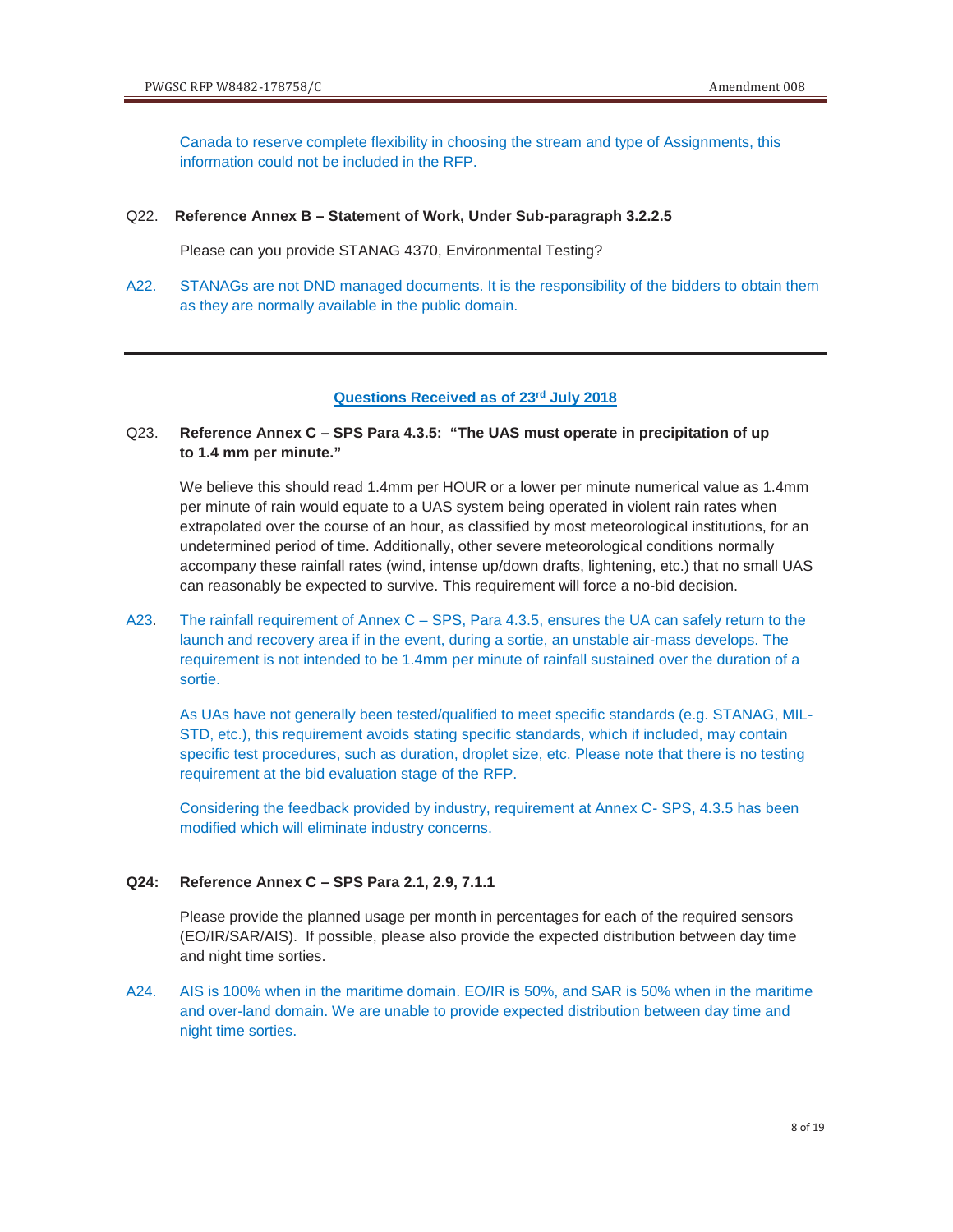# **Q25. Reference Annex C – SPS Para 4.3.5: "The UAS must operate in precipitation of up to 1.4 mm per minute is 0.055 inches per min or 3.3 inches per hour."**

 Heavy rain is defined in aviation terms (ICAO and CANADA) as 7.62 mm per hour or 0.127 mm per minute. This requirement seems to be a factor of 10 times greater from what general aviation considers heavy rain.

 When we consider conducting ISR operations, even in heavy rain of 0.127 mm per minute rain, **the EO/IR payload will be blinded by the rain and the operation will not be effective.**

 It might help to understand where this requirement originated? It seems out of step with the other requirements for sea state and wind speeds which are relatively light. **This figure is also 70% greater than what ICAO considers violent rain conditions for aviation**.

# A25. Please see answer to question 23.

# **Questions Received as of 25th July 2018**

**\_\_\_\_\_\_\_\_\_\_\_\_\_\_\_\_\_\_\_\_\_\_\_\_\_\_\_\_\_\_\_\_\_\_\_\_\_\_\_\_\_\_\_\_\_\_\_\_\_\_\_\_\_\_\_\_\_\_\_\_\_\_\_\_\_\_\_\_\_\_\_\_\_\_\_\_\_\_\_\_\_\_\_\_** 

# Q26. **RFP Terms and Conditions Part 3, Section III 4.1 and Annex D - Basis of Payment and Financial Bid Evaluation, Start-Up Cost**

 States that 'Total start-up cost must not be greater than ten percent of the total proposal price.' Bidders are likely to be purchasing equipment that will be much greater than 10 percent. So the cap seems unreasonably low considering the amount of UAS and systems required to cover three concurrent assignments and the start-up is such a critical stage of the project. Would a higher cap be considered? If not, where does Canada expect the start-up costs (over the cap %) to be included instead?

A26. Start-up Cost with 10% ceiling is part of the approved procurement strategy and thus higher cap cannot be considered. If bidder's total estimated start-up cost is greater than 10% cap then it should be captured somewhere else in the Financial Proposal. Bidders should determine where in the proposal rest of the start-up cost should be captured.

### Q27. **Reference Annex C, Paragraph 2.11**

 If the proposed UAS does not operate on NATO F76 or F44 fuel, should bidders also include costs for fuel containers and storage?

A27. Yes, as bidders are required to provide the fuel (if not NATO F76 or F44), bidders will be required to store the fuel containers at their facility. However, once on an Assignment, Canada will provide the storage for the fuel containers, provided by the contractor.

# Q28. **Reference Annex C, Paragraph 4.3.5**

 We understand the heavy rainfall requirement will not be tested at bid evaluation. Will it be required for acceptance testing or in the life of the contract? And whose responsibility for loss would it be in the event the UAS failed due to heavy rain/ extreme weather conditions beyond this measure?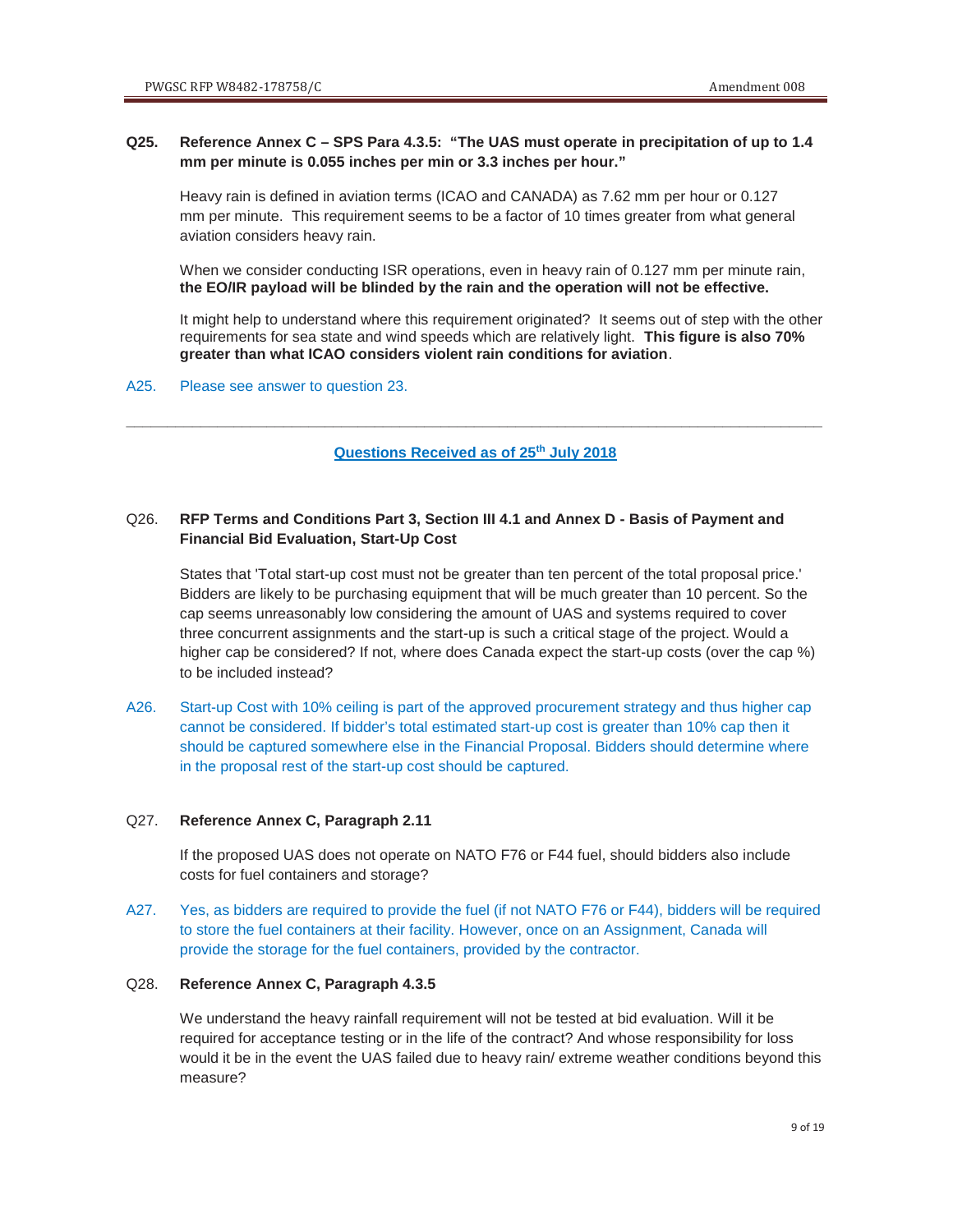A28. Yes. As described in Data Item Description SE-003 (Acceptance Test Plan), the Acceptance Test Plan must include a description of documentation review, analysis, inspection, demonstrations, and testing as Authorized by Canada to conclusively qualify the UAS design in accordance with the environmental conditions of the SPS.

 Please refer to Annex D – Basis of Payment, Item 14 to 16. Also, see Article 23 – Risk of Loss in the RFP Terms and Conditions document.

#### Q29. **Reference Annex D - Basis of Payment, Item 9**

What are the deliverables for the Deployment Phase this refers to?

A29. The Contractor will be paid for the Field Service Representatives (FSRs) deployed with CAF on missions in accordance with the Basis of Payment - Item 9.

Deliverables for the Deployment Phase for the deployed Operators, Maintainers, defined as Deployed FSRs, is to operate and maintain the Unmanned Aircraft System as defined in the SOW at Sub- Paragraph 4.2.4.

#### Q30. **Reference Annex D - Basis of Payment, Item 9**

When do the FSR rates (in Table 7 – Daily Per-Person Rates for Deployed Field Service Representatives) become payable?

**In SOW reference 4.2.2.5 it states that '1050 flight hours will begin to be logged during this phase of the assignment.'** Therefore it seems reasonable to assume that is during the installation phase as this is when flight hours start to accumulate. Please confirm.

A30. FSR rates in Table 7 will be paid upon the Contractor satisfactorily delivering the Work for the Deployment Phase of each Assignment.

There will be flight hours required for Harbor and Sea trials during the Installation Phase. The 1050 flight hours will start to accumulate in the Installation Phase and continue until and during the Deployment Phase. These flight hours will accumulate only for the purpose of logging progress towards the delivery of the firm 1050 hours for each assignment. During the Deployment phase, the Optional Flight Hours may only be exercised after the 1050 firm hours have been expended.

Flight hours that will occur during the Installation phase will be paid through the firm fixed price for the Installation Phase Work in accordance with Annex D – Item 05. However, flight hours that will occur during the Deployment Phase will be paid in accordance with Annex D – Item 08, Hourly Flight Rates. During the Deployment Phase, the Contractor will be paid daily per-person rates for the Deployed FSRs in accordance with Annex D – Item 09.

Similarly, all Work performed during the Pre-deployment Phase will be paid in accordance with Annex D – Item 6, Pre-Deployment Phase Work.

#### **Q31. Reference Annex B1, Para 1.5**

Do customer or company funded demos or trials count as 'in service'?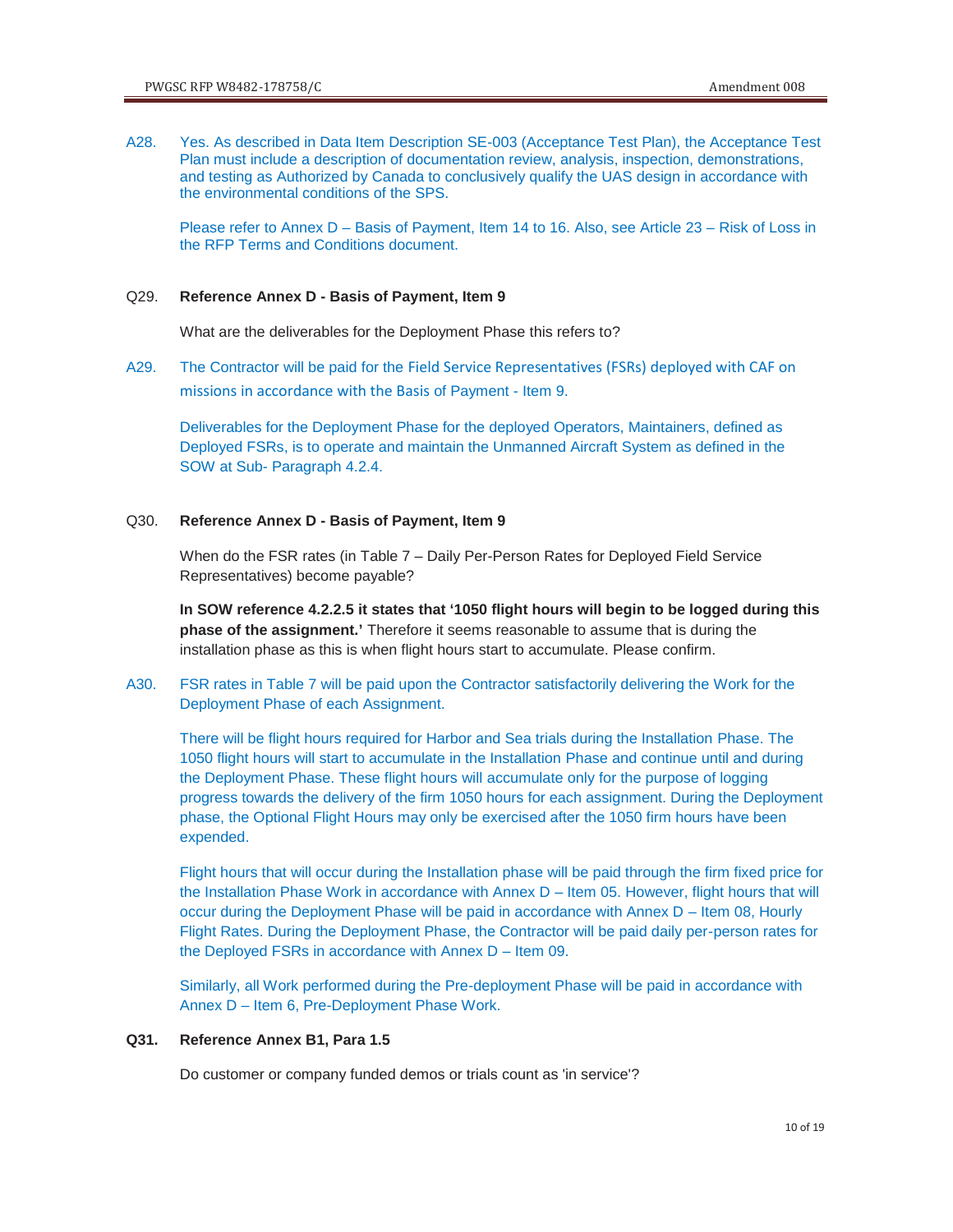#### A31. No, demos or trials are not considered to be in-service.

#### **Q32. Reference Annex G, Appendix G5 - AW-R1**

Do copies of flight permits for UAS operations suffice for certifying this requirement (instead of 'letters')?

A32. No. Letters from past clients are different from providing details on flight permit(s)/certification(s).

#### **Q33. Reference Annex G Appendix G6, SPS-R19**

Is the requirement to be able to communicate from the GCS (or system connected to the GCS) with ground elements that are within range of the UA and who are using UHF/VHF radios; OR, is it required to provide an airborne relay node that enables two ground elements using UHF/VHF radios to communicate with each other via the UA?



A33. The requirement is to relay VHF and UHF radio broadcasts to ground elements within range. This means that VHF and UHF broadcasts can be passed to other elements within range of the UA. It is not intended to be VHF and UHF broadcasts from the GCS to the ground element.

### **Questions Received as of 27th July 2018**

 $\overline{\phantom{a}}$  , and the contribution of the contribution of the contribution of the contribution of the contribution of the contribution of the contribution of the contribution of the contribution of the contribution of the

### Q34. **Reference Annex H - Bidders Instructions ITB, Para 5.8.7.4**

- a. How and why credit multipliers and future sales achievements will not be evaluated?
- A34a. Credit multipliers and future sales achievements are not taken into consideration at bid time as it is not possible to accurately validate or verify actual achievements resulting from these activities. The value of the investment is used to ensure comparable analysis of different transaction types.
- b. How if these are not evaluated, this fits into meeting the mandatory ITB obligations and scoring against the ITB categories? Our understanding of this is that, for instance, if a contractor commits to a \$1m R&D investment with a multiplier of 7x, they are only evaluated on a commitment of \$1m, not the multiplied commitment of \$7m. If so, this will make it difficult for the contractor to meet the mandatory ITB obligations and scoring?
- A34b. Should these types of transactions be deemed eligible at bid evaluation time, the resulting contract will include the multiplied values and/or committed future sales achievements. As such,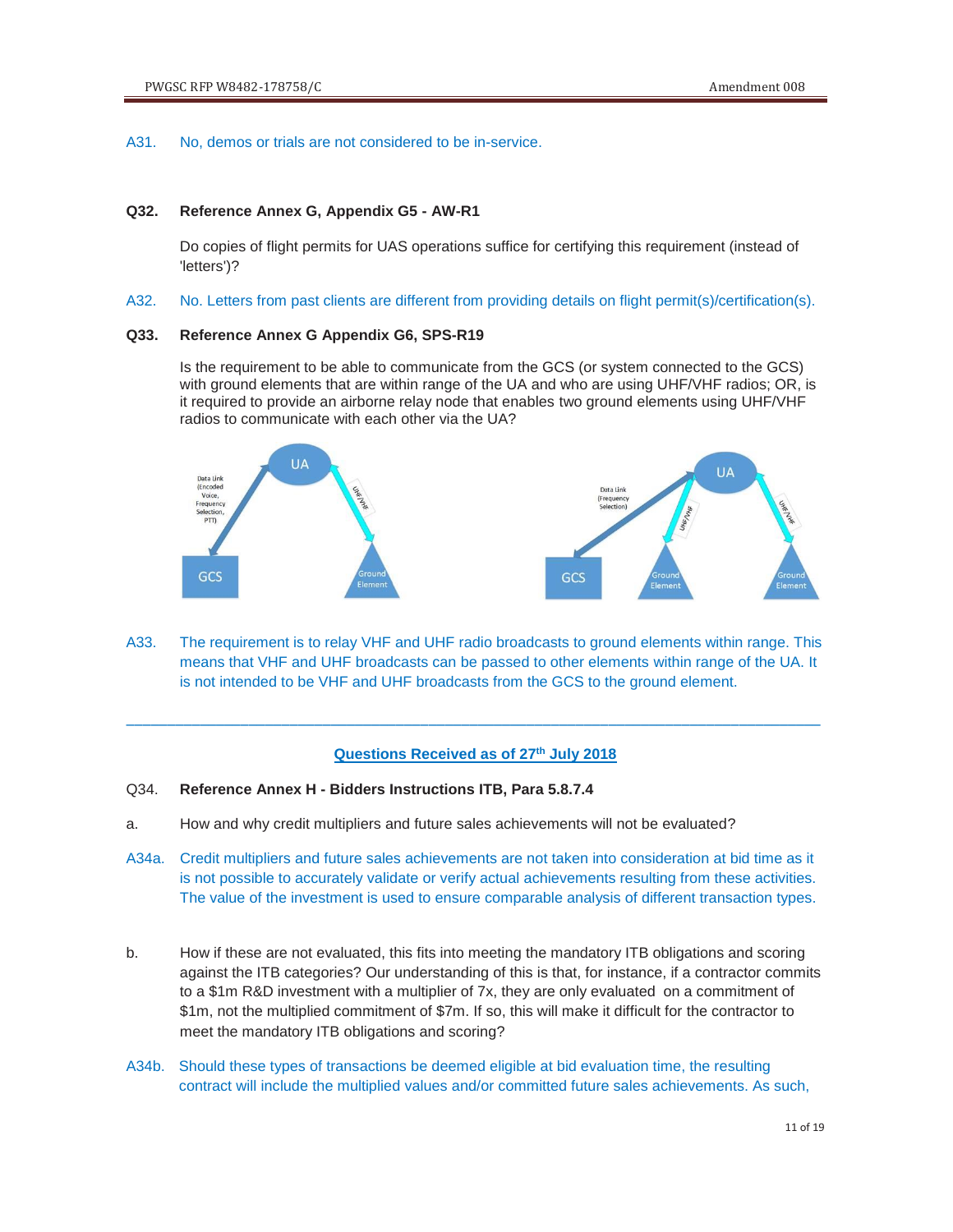this approach to scoring VP points in no way limits the contractor's ability to meet the mandatory ITB obligation.

# Q35. **Reference RFP Terms and Conditions, Part 3, Para. 2. Section I: Technical Proposal, Sub para 3.2**

 States that Only Requirements that are contained in Annex G will be evaluated against the evaluation criteria specified therein to deem compliance." The RFP contains numerous references to "mandatory requirements" which are not included in Annex G. Please clarify if "mandatory requirements" which are NOT included in Annex G will be evaluated as part of the Evaluation Procedures or Basis of Selection and if so how?

- A35. Mandatory requirements which are not included in Annex G will not be evaluated as part of the basis of selection but the Contractor must satisfy these requirements **after** the Contract award.
- Q36. The transmittal letter included with the technical disc states that the data is not to be copied. Is it permissible to print copies and certify destruction concurrent with the return of the disc?
- A36. It is permissible to print copies and certify destruction concurrent with the return of the disc.

# **Q37. Reference System Performance Specification – sub-paragraphs 2.2 and 2.3 - UA Endurance**

 The reference to International Standard Atmosphere in Annex C, item 2.2 and 2.3 is insufficient without specifying altitude.

 Given that the fundamental purpose of the project is to gather surveillance data, it would be appropriate to permit any working altitude at which useful data can be derived and where the UA will not be acoustically detected. Therefore we respectfully suggest that the wording of items 2.2 and 2.3 be changed as follows:

- 2.2 The UA must have an endurance of five (5) hours of flight, while carrying the Standard Imaging Payload (SIP), Automatic Identification System (AIS), and Synthetic Aperture Radar (SAR) payloads at acoustically non-detectable altitude.
- 2.3 The UA should have an endurance of more than five (5) hours of flight, while carrying the SIP, AIS, and SAR payloads at acoustically non-detectable altitude.
- A37. The SPS does not need to be modified at 2.2 and 2.3 as recommended, as the requirement at 7.1.8 allows the bidders to fly the UA at any altitude where it will not be acoustically detected and the Standard Imaging Payload will provide NIIRS quality imaging as specified in the SPS.

### **Q38. Reference Appendix B3, DID SE-003** - **Acceptance Test Plan**

 The referenced DID currently lists a wide variety of methods which the Contractor may propose, but that Canada must accept, to demonstrate compliance to the SPS. The cost and schedule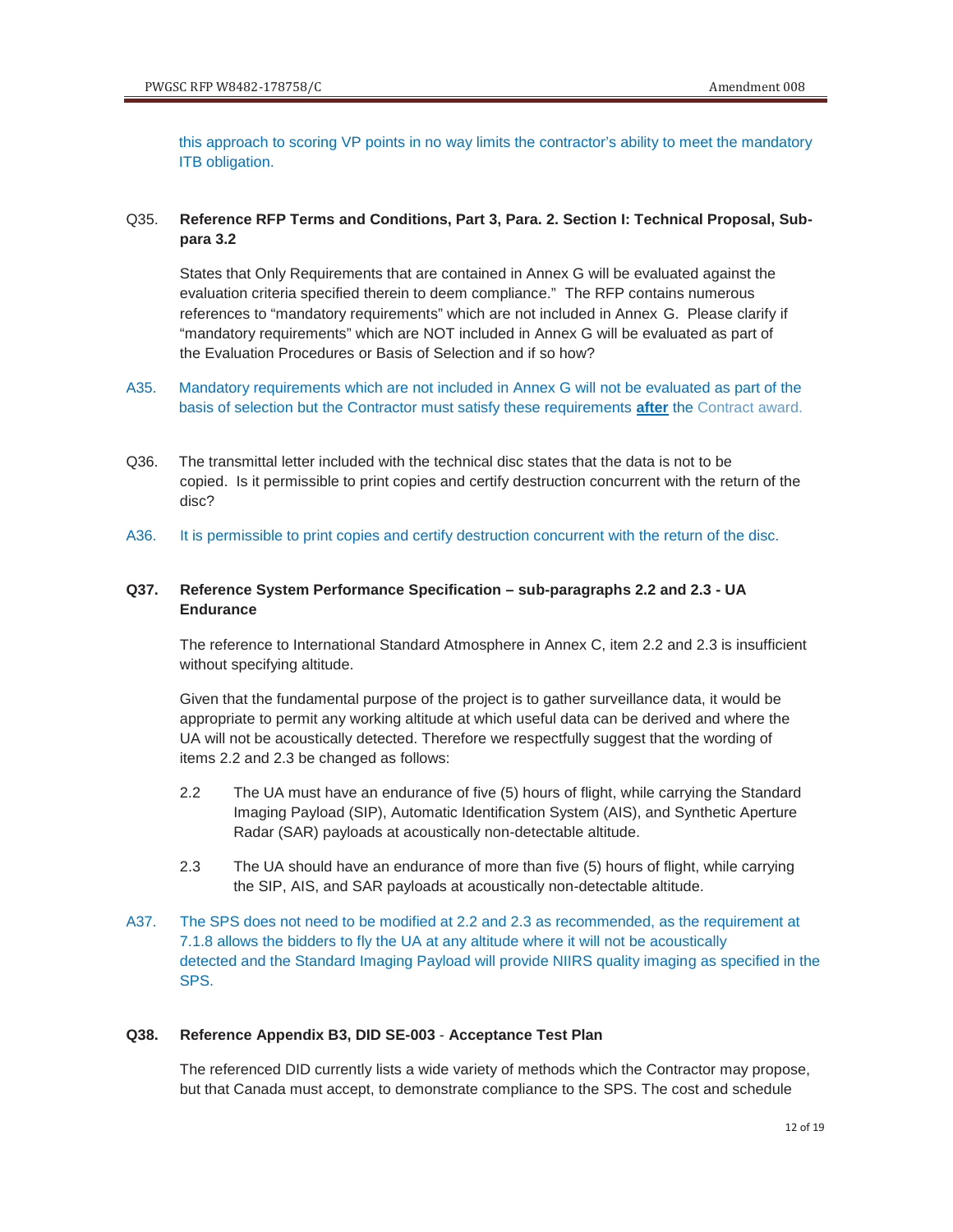impact difference between the quickest and least expensive (providing existing documentation) and the lengthiest and costliest of these requirements (testing) will be very significant. The selection of the methods will be solely determined by Canada. Thus no bidder is currently capable of anticipating the cost and schedule for Acceptance Testing.

A38. In addition to what was published under Question 28, Canada does not intend to prescribe the methods to be used in the Acceptance Test Plan (ATP). The Bidders have full discretion in deciding which methods should be employed to demonstrate compliance. Please note, the ATP is to be delivered to Canada, 2 months after contract award and therefore the ATP is not part of the bid evaluation.

 Having explained that, after the contract award, Canada will review the submitted ATP and ensure the Contractor has substantively addressed all SOW and SPS items via its bid submission. If Canada deems that the test methods included in the ATP necessitates the Contractor to provide further information based on conducted tests, analysis, inspections, and/or demonstrations results, Canada will seek further proof of compliance from the Contractor to substantiate compliance with the requirements.

 Canada will not require re-testing of any tests which have been previously performed and properly substantiated by the contractor.

### **Q39. Reference Annex Annex G, Appendix G5 Item Number AW- R1**

Flight permits are in the official language from the country of origin. Can Canada confirm they will accept these and translate non-English or French as required for their meaning? (Or if a translation by the bidder of the salient paragraphs will be accepted.)

A39. Confirmed. For the purpose of bid evaluation, Canada will accept flight permits in the official language of the country/countries.

# **Questions Received as of 2nd August 2018**

**\_\_\_\_\_\_\_\_\_\_\_\_\_\_\_\_\_\_\_\_\_\_\_\_\_\_\_\_\_\_\_\_\_\_\_\_\_\_\_\_\_\_\_\_\_\_\_\_\_\_\_\_\_\_\_\_\_\_\_\_\_\_\_\_\_\_\_\_\_\_\_\_\_\_\_\_\_\_\_\_\_\_\_\_\_** 

# **Q40. Reference Bidder Instructions Part 7A – Resulting Contract Clauses**

 Please confirm that all references to NATO SECRET are incorrect. Instead the requirement 1.1 should read Canada SECRET for both the Facility Security Clearance and Personnel Clearances in so as to align with the SRCL.

 Also, please confirm that the correct interpretation of Amendment 3 is that that dual-nationals (CAN/US) or a national of the US holding Canadian permanent residence are acceptable, provided said individual obtains a Canadian Secret clearance.

A40. Bidders are advised to get in touch with Canadian Industrial Security Directorate (CISD) to seek clarifications. For more information on personnel and organization security screening or security clauses, Bidders should refer to the Contract Security Program of Public Works and Government Services Canada (http://www.tpsgc-pwgsc.gc.ca/esc-src/introduction-eng.html) website".

Also, please refer to RFP Part 1, Article 3 – Security Requirements.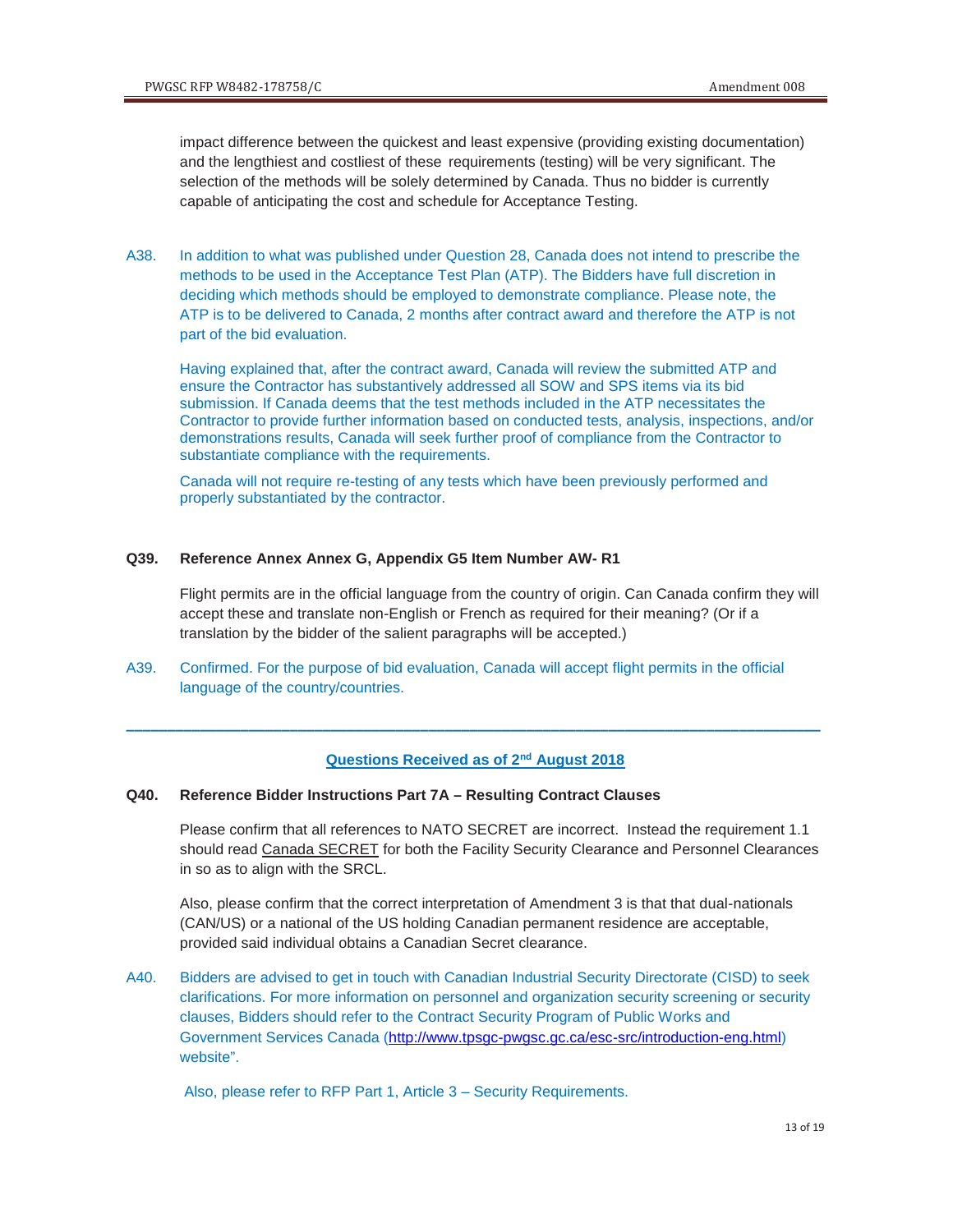### **Q41. Reference Annex D - Basis of Payment, Item 03 – Start-Up Cost – Milestone Payments**

 Will the contractor receive milestone payments from the Start-up cost table associated with each and every parallel assignment? E.g. If Assignment 2 runs in parallel with Assignment 1, will the contractor receive payment associated with Start-up cost milestones: 1, 3, and 4 for Assignment 2.

 If this is the case then please confirm that for determining the Minimum Contract Value, that the Start-up Cost table (milestones 1,3,4) will be multiplied by three (3) to capture the fact that there the contractor should plan on having three simultaneous lines of activity.

 Alternatively, if the Start-up costs are only associated with Assignment 1 it follows that bidders should plan on covering the cost of additional equipment purchases across Assignments 2-6.

A41. The Milestone payments for the Start-up cost will only be paid once by Canada. Bidders should plan on covering the cost of additional equipment purchases for all of the Assignments including Assignment Number 01, if the payable Start-up Cost falls short to cover the first Assignment.

 The intent of these milestone payments is to extend one-time financial help to the contractor in the early phase of the contract award leading up to the first Assignment. The commencement of the monthly Program Management Fee will then kick-off right after the deployment phase of Assignment Number 1, which will ensure a steady stream of financial support to the contractor throughout the contract period. The program management fee will come into force on the first day of deployment phase of Assignment Number 01. These one-time milestone payments will have been fully paid off by then.

### **Q42. Reference Annex C and Annex G**

- a. Confirm that as per SPS-R13 & SPS 7.1.5 for EO and SPS-R15 & SPS 7.1.7 for IR (for the SIP configuration), that these requirements also applies when the SIP includes the LTD. Specifically, that 4 points will be provided for NIIRS 8 in EO, and 4 points will be provided for NIIRS 7 in IR if the EO/IR turret includes an LTD.
- A42a. No, there are no equivalent ratings if the LTD exceeds the NIIRS 7 EO and NIIRS 5 IR performance as scored with the SIP. To do so would artificially inflate the scoring for providing a LTD payload. The rating for evaluation is the provision of the LTD with the minimum performance of NIIRS 7 EO and NIIRS 5 IR.
	- b. Confirm that SPS-19 should align with SPS 7.5.1 and 7.5.2 and 7.5.3, such that all three requirements must be met in order to score the 6 points.
- A42b. No, see explanation above, 7.5.3 requirement is a SHOULD whereas 7.5.1 and 7.5.2 requirements are MUST if the Communications Relay Payload is included.
	- c. SPS-R13 vs Annex C requirements 7.2.1.5 include the word "should" meaning these are rated requirements and as such they should appear in Annex G with points associated with them.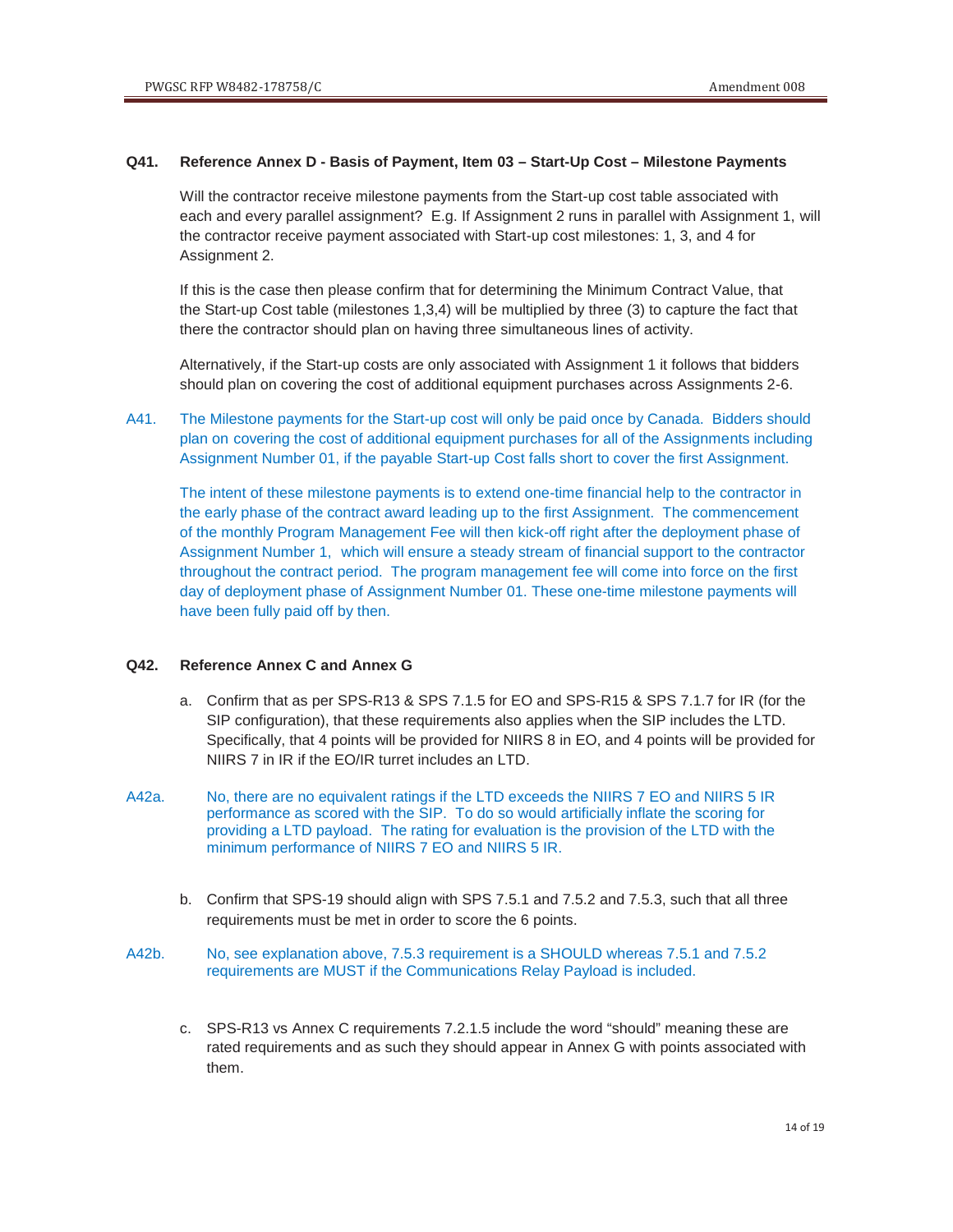- A42c. The rated requirement is the provision of the LTD with the minimum EO specification of NIIRS 7. The inclusion of a rated scale would artificially weight the optional requirement with a double scoring and artificially inflate the provision of the LTD.
	- d. SPS-R15 vs Annex C requirement 7.2.1.7 include the word "should" meaning these are rated requirements and as such they should appear in Annex G with points associated with them.
- A42d. The rated requirement is the provision of the LTD with the minimum IR specification of NIIRS 5. The inclusion of a rated scale would artificially weight the optional requirement with a double scoring and artificially inflate the provision of the LTD.
	- e. SPS-R19 vs. Annex C requirements only covers 7.5.1 and 7.5.2 but omits 7.5.3.
- A42.e There is no reference to 7.5.3 because it is a "should" requirement, whereas 7.5.1 and 7.5.2 are "must" requirements if the Communications Relay Payload is provided. Section 7.5.3 is not rated because to do so would be to double score a single requirement.

### **Q43. Reference** Annex **B5 - Government Furnished Resources**

 Please confirm that the Government of Canada is responsible for the radios to communicate with Air Traffic Control, and confirm that DND will be responsible for ATC communications.

 Please confirm that the Government of Canada will provide approved radios for communications between team-members onboard the ship. Or alternatively please identify any restrictions with bringing hand-held radios onboard the ship.

A43. Canada will be responsible for ATC communications. Communications equipment between team-members onboard ship will be provided by Canada. Canada will not permit contractor supplied hand-held radios or equipment.

### **Q44. Reference Amendment 004, Q5 & Q7**

 Please confirm that if we offer additional capabilities (above the mandatory baseline: AIS, SAR, SIP), then these additional capabilities (LTD, COMINT, Comms Relay, Rover datalink) must be carried by the same UA at the same time as the mandatory payloads, and this UA must still meet all the mandatory items in the SPS.

A44. Canada requires a single UA that caries the mandatory payloads SIP (Annex C, Para 7.1), AIS (Annex C Para 7.3) and SAR (Annex C Para 7.4). The exception is a LTD Imaging Payload (Annex C Para 7.2), if a UA includes a LTD, the LTD payload will replace the SIP payload.

The Communications Relay (Annex C, Para 7.5) and Communications Intercept (Annex C Para 7.6) payloads must be carried the UA at all times in conjunction with the AIS, SAR, and SIP or LTD payloads.

**Q45. Reference RFP Part 6 Article 11.1.3.e Minimum Contract Value (Total Estimated Contract Cost) at the contract award stage:**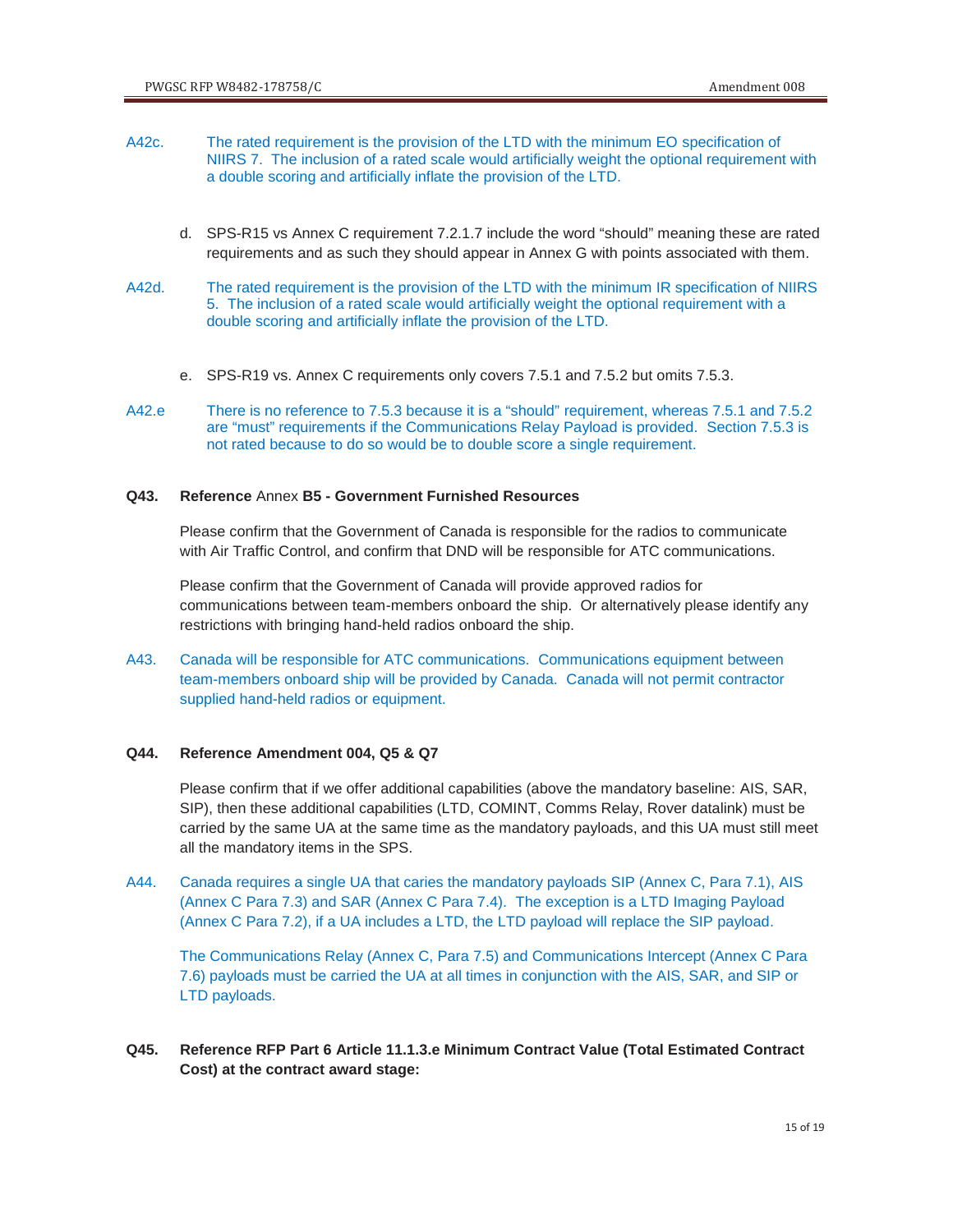Item i. refers to the total proposed amount of the start-up cost. Is this the capped 10% start-up cost value as recorded in the Annex D pricing tables or the true start-up cost?

A45. It is the proposed Start-up Cost capped at 10% of the Total Proposal Price which needs be submitted via Annex D.

#### **Q46. Reference RFP, 11.1.3.e Page 33**

 Item ii. Program Management Fees are payable from the start of the deployment phase of Assignment 1. Given that the assignment schedule is unknown at this time, how should bidders calculate this element of minimum contract value in our financial models?

A46. Considering the first Assignment kick-off date should coincide with Initial Operational Capability (IOC) date in June 2019, the commencement of the monthly Program Management Fee is scheduled to kick-off right after the deployment phase of Assignment Number 1 will come into force.

 If we assume that the resulting contract award date is 21st December 2018. The Contract period will be from 21st December 2018 to 21st December 2021 excluding Option Periods. However, since the IOC delivery date is June 2019, therefore Program Management Fee will kick-off in couple of months' time after all the phases prior to Deployment Phase have been delivered and Assignment 1 is deployed.

### Q47. **Reference RFP, 11.1.3.e Page 33**

 Item iii, iv and v. As previously clarified Canada will use for the purposes of proposal evaluation the price of 18 equivalent assignments, and specifically 9 prices for the 3 types of firm assignments across the initial 3 years. How will Canada determine which 6 of the possible 9 prices entries to include in the minimum contract value?

A47. Canada will select the least expensive price/s of the six firm assignments to calculate the Estimated Contract Cost. Canada will revise the Estimated Contract Cost upon issuance of the Assignments during the contract period.

#### Q48. **Reference RFP, 11.1.3.e Page 33**

 Item vii. How will Canada translate the FSR prices per assignment type per year provided in Annex D in to an assumed set of 6 assignments and what assumption will be made as to the duration of these assumed assignments?

A48. Deployment days per Assignment is approximately 183 days (Multiplication Factor in the Annex D – Financial Bid Evaluation shown in Column G) excluding any Assignment extension periods. The proposed price will be multiplied with six i.e. the number of six Firm Assignments.

#### Q49. **Annex D – Basis of Payment – Financial Bid Evaluation**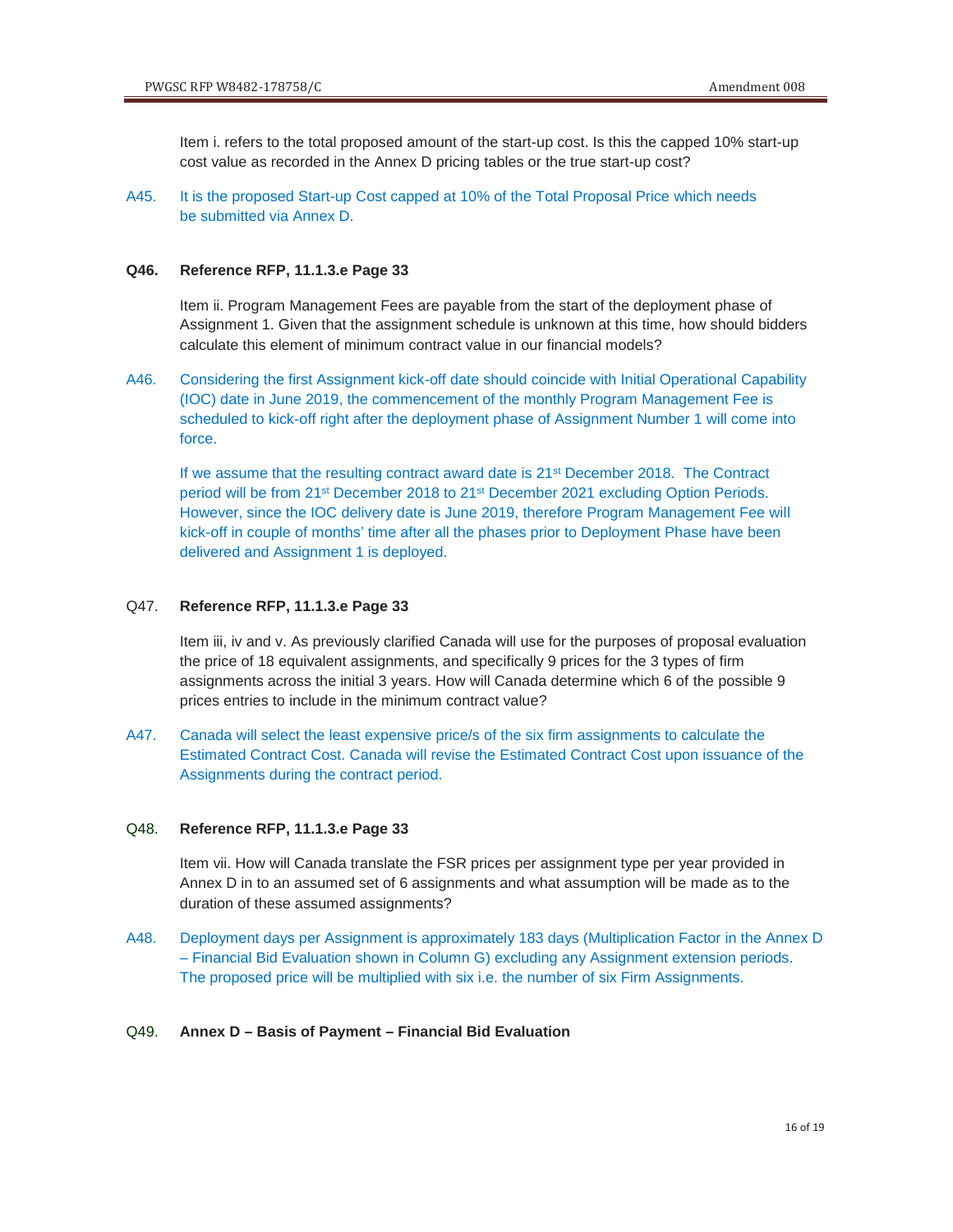Can you confirm that the years referred to throughout Annex D are the financial years with the year stated being the starting year of the Financial Year? For Example 2019 is the year from 1st April 2019 to 1st April 2020?

A49. The years referred in Annex D are neither financial nor calendar years. The contract period will depend upon the contract award date. Contract Period consisting of three years will be from contract award date (possibly in December 2018) until December 2021. If the contract award is delayed for any unforeseen reasons, the contract period will commence on the contract award date until three years have lapsed. The periods in the Basis of Payment will be adjusted in accordance with the actual contract period before the contract award. Please refer to Sub paragraph 8.1.2 of RFP Part 7A for further clarification.

# **Questions Received as of 10th August 2018**

\_\_\_\_\_\_\_\_\_\_\_\_\_\_\_\_\_\_\_\_\_\_\_\_\_\_\_\_\_\_\_\_\_\_\_\_\_\_\_\_\_\_\_\_\_\_\_\_\_\_\_\_\_\_\_\_\_\_\_\_\_\_\_\_\_\_\_\_\_\_\_\_\_\_\_\_\_\_\_\_\_\_\_\_

### Q50. **Reference question and answer number 31**

Please confirm that Canada's Answer 31 also applies to the same question - *Do customer or company funded demos or trials count as 'in service' or 'operational experience' –* when considered in the context of Annex C Para 5.3.

A50. No, company funded demos or trials do not qualify as operational experience.

### Q51. **Reference Appendix B4: Contractor's Personnel Accompanying the CAF on Missions**

*1.3.1 Contractor personnel – employees of the Contractor or employees of a sub-Contractor to the Contractor. These personnel may be Canadian Citizens, permanent residents of Canada, or expatriate foreign nationals.* 

 **Observation:** Definition of "Contractor Personnel" is unclear.

What is the definition of an expatriate foreign national?

- A foreign national who is living in Canada? (e.g./ a European living in Canada)
- An expatriate Canadian living in a foreign country? (e.g./ a Canadian living in Europe)
- An expatriate foreign national living in a foreign country? (e.g./ an American living in Europe)

 Alternatively, please confirm that the requirement is for, Canadian citizens, Permanent Residents of Canada, dual nationals of the USA and Canada, or nationals of the USA who are Permanent Residents of Canada.

A51. The requirement has been modified in the RFP to indicate Canadian Citizens or Permanent Residents of Canada. This removes unclear interpretations of the term expatriate foreign national. A Permanent Resident of Canada can be a foreign national from any country as long as he/she is deemed as a Permanent Resident of Canada by Immigration, Refugees and Citizenship Canada (IRCC).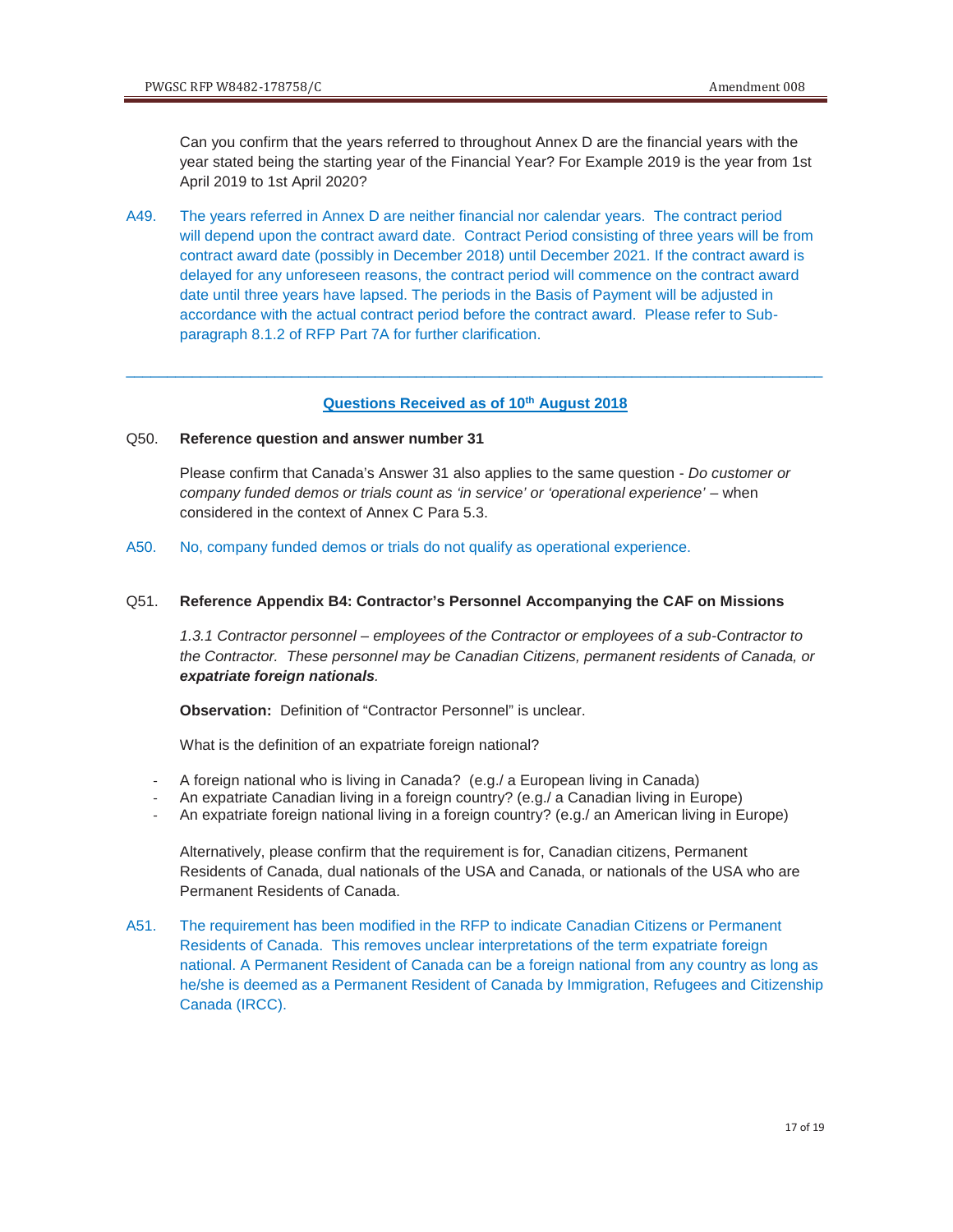#### Q52. **Reference Annex D – Basis of Payment, third table:**

 Installation, Pre-deployment and Post-deployment Work Table: Please provide the formula to determine the Total Price at the bottom of the table. Does the sum constitute 18 assignments i.e. 6 rows times three years?

A52. Correct, the sum includes 18 assignments. Since Canada is unable to determine the stream and type of the Assignments at the RFP stage, therefore all-encompassing pricing is being sought such that, after the contract award, appropriate pricing be applied at the time of Assignment authorization.

In Assignment Phases Work worksheet, Bidders must provide prices for the firm period of the contract (2019 to 2021) and for all Firm and Optional Assignments as listed. The prices for all Assignments are necessary for the purpose of financial bid evaluation.

 The totals pertaining to all Assignments will be collected under Column F, which will then be brought forward into Column C of the Total Proposal Price worksheet to determine the Total Proposal Price. This is essential because all mandatory pricing information required by Annex D must be evaluated, and it must be evaluated objectively to determine the Total Proposal Price.

### Q53. **Reference Annex C - SPS, Paragraph 3.9**

 Please confirm that the entire area for storage and maintenance of the UAS is that area in the referenced Figure 1 that is 3774 mm wide by 9310 mm long with a triangular end?

 A53. Yes, as written at Para 3.9, the UAS must be able to be stored in the space provided for in Figure 1. Figure 1 shows the Torpedo Magazine No. 1 which is the 3774 mm by 9310 mm with a triangular end.

### Q54. **Reference Annex C - SPS, Figure 1**

 The figure shows a 1118 mm wide by 1676 high door. Must the UAS fit through this door opening and is there a threshold at the bottom of the opening? Is there a direct route to the flight deck described in item 3.7 or are there encumbrances that must be considered?

 A54. Yes, as written at Para 3.9, the UAS must be able to be stored in the space provided for in Figure 1. Figure 1 shows a door with dimensions of 1118 mm by 1676 mm. In order to store the UAS in that space, the Unmanned Aircraft must fit through this door. There is a threshold however it is removable. Please see the attached picture. There are few encumbrances on route to the hangar as can be seen in figure 1 provided in Annex C - System Performance Specifications such as a passageway to pass through, and subsequently to the flight deck, such as fixed tie down points in the hangar, and helicopter Beartrap tracks. Please refer to picture number 001 and 007 for additional clarity. The pictures were uploaded on BuyandSell as Attachments during the Draft RFP stage and they are still available on line under Draft RFP W8482-178758/B.

# Q55. **Reference Annex D – Contract BOP and Annex D - Basis of Payment & Financial Bid Evaluation**